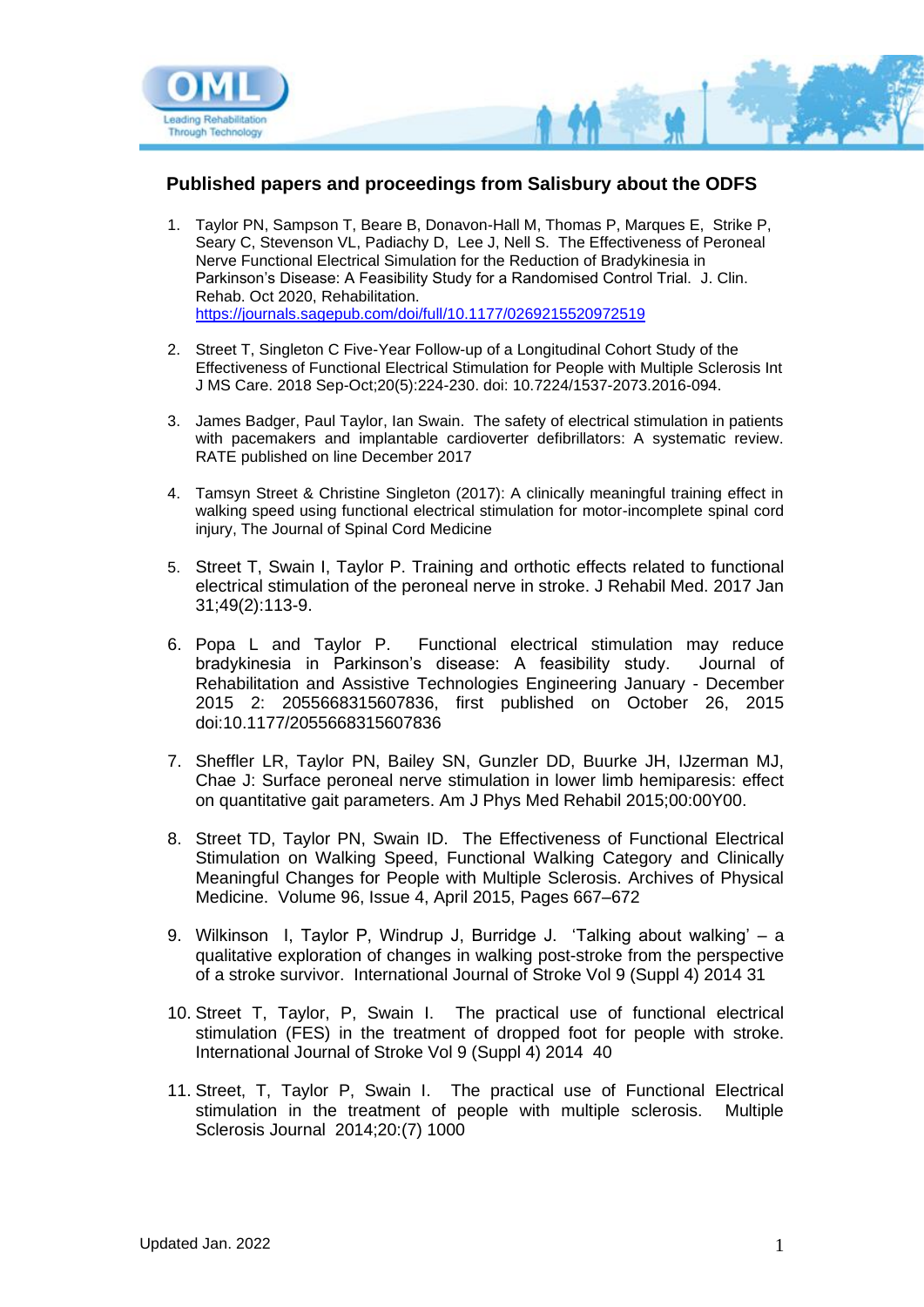

- 12. Street, T, Taylor P, Swain I. A comparison between ankle assisted orthotics and Functional Electrical Stimulation: a feasibility study. Multiple Sclerosis Journal 2014;20:(7) 1001
- 13. Taylor P, Humphreys L, Swain I. A 15 year cost-effectiveness study of the use of FES for the correction of dropped foot in Multiple sclerosis. Multiple Sclerosis Journal 2014;20:(7) 1001-2
- 14. Wilkinson IA, Burridge J, Strike P, Taylor P. A randomised controlled trial of integrated electrical stimulation and physiotherapy to improve mobility for people less than 6 months post stroke. Disabil Rehabil Assist Technol, Early Online: 1–7, 2014 Informa UK Ltd. DOI: 10.3109/17483107.2014.917125
- 15. Sheffler LR, Taylor PN, Gunzler DD, Buurke JH, IJzerman MJ, Chae J. Randomized Controlled Trial of Surface Peroneal Nerve Stimulation for Motor Relearning in Lower Limb Hemiparesis. Archives of Physical Medicine and Rehabilitation 2013;94:1007-14
- 16. Taylor P., Barrett C., Mann G., Wareham W., Swain I. 2013. A Feasibility Study to Investigate the Effect of Functional Electrical Stimulation and Physiotherapy Exercise on the Quality of Gait of People With Multiple Sclerosis. Neuromodulation. 2014 Jan;17(1):75-84; discussion 84. doi: 10.1111/ner.12048. Epub 2013 Apr 19.
- 17. Taylor P, Humphreys L, and Swain I, The long-term cost-effectiveness of the use of functional Electrical stimulation for the correction of dropped foot Due to upper motor neuron lesion. J Rehabil Med 2013; 45: 154–160
- 18. Marsden J., Stevenson V., McFadden C., Swain I., Taylor P. 2012. The Effects of Functional Electrical Stimulation on Walking in Hereditary and Spontaneous Spastic Paraparesis. Neuromodulation 2012; E-pub ahead of print. DOI: 10.1111/j.1525-1403.2012.00494.x
- 19. JE Esnouf, PN Taylor, GE Mann, CL Barrett. Impact on falls and activities of daily living of use of a Functional Electrical Stimulation (FES) device for correction dropped foot in people with multiple sclerosis. Mult Scler 2010;16 1141-1147
- 20. Barrett CL, Taylor PN. The effects of the Odstock Drop Foot Stimulator on Perceived Quality of Life for People with Stroke and Multiple Sclerosis. Neuromodulation 2010 13, 1, pp: 58-64
- 21. CL Barrett, GE Mann, PN Taylor and P Strike. A randomized trial to investigate the effects of functional electrical stimulation and therapeutic exercise on walking performance for people with multiple sclerosis. Mult Scler. 2009 Apr;15(4):493- 504
- 22. Geraldine E. Mann, Stacey M. Finn, Paul N. Taylor A Pilot Study to investigate the Feasibility of Electrical Stimulation to Assist Gait in Parkinson's Disease. Neuromodulation Volume 11 Number 2, 143-149, 2008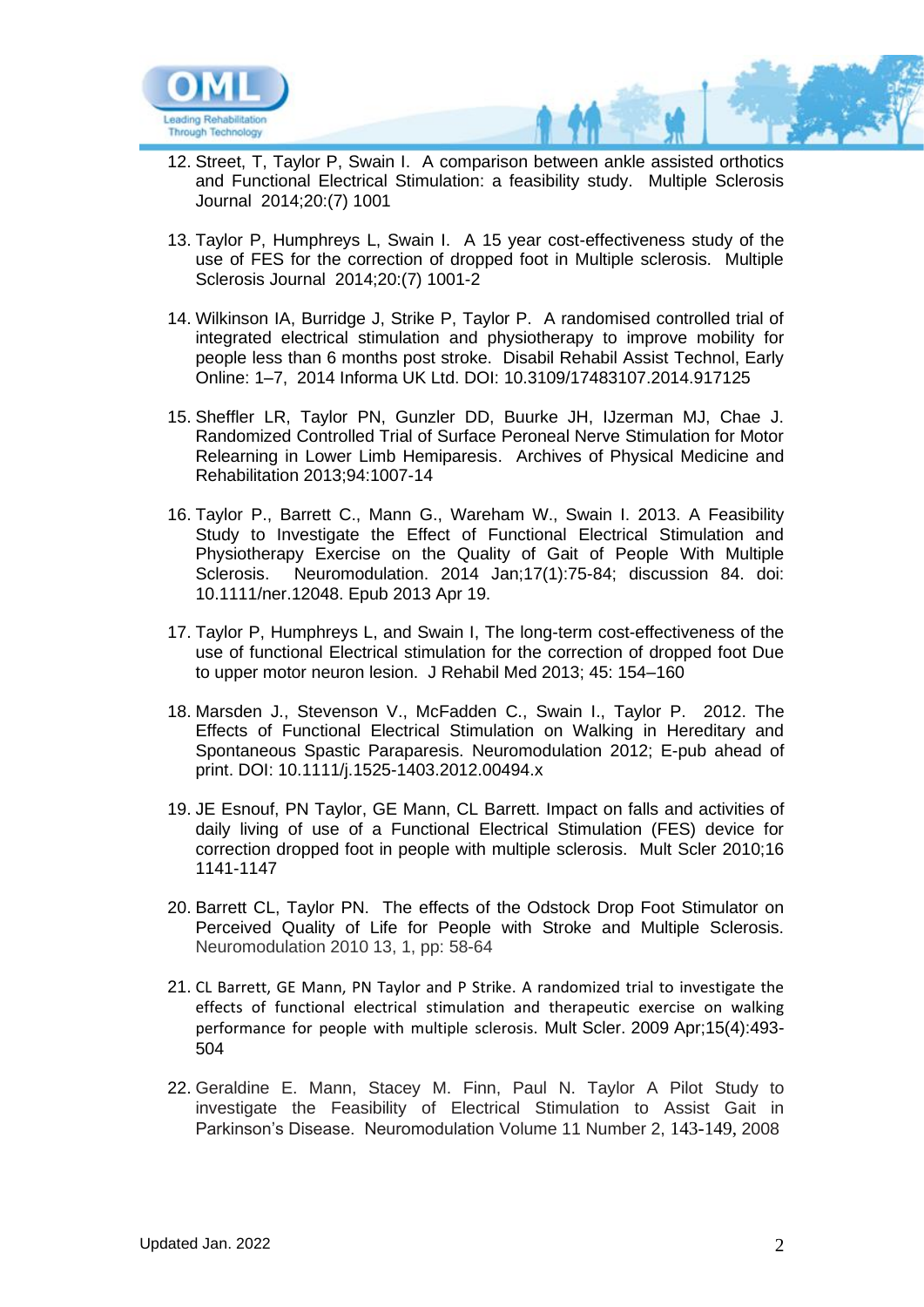

- 23. Burridge JH, Elessi K, Pickering RM, Taylor PN. Walking on an uneven surface: the effect of common peroneal nerve stimulation on gait parameters and relationship between perceived and measured benefits in a sample of participants with a drop foot. N*euromodulation,* 10(1): 59-67, 2007
- 24. Taylor P, Mann G, Jolley C, Swain I. Economic Justification for the Odstock Dropped Foot Stimulator (ODFS). ISPO meeting 3rd Nov 2007
- 25. Mann GE, Finn SM. A pilot study to investigate the effects of FES on gait in Parkinson's Disease. *RESCUE conference – Rehabilitation in Parkinson's Disease: strategies for cueing.* Meervart, Amsterdam, the Netherlands, March 2005.
- 26. Mann GE, Jolley CJ, Taylor PN. An investigation into the effect of functional electrical stimulation on mobility and quality of life in patients with Multiple Sclerosis. *10th Annual Conference of the International FES Society*, pp. 309- 311, Montreal, Canada, July 2005.
- 27. Mann GE, Jolley CJ, Taylor PN. An investigation into the effect of functional electrical stimulation on mobility and quality of life in patients with Multiple Sclerosis. *Annual Conference of the MS Trust,* Blackpool, UK, November 2005.
- 28. Swain ID, Taylor PN. The clinical use of functional electrical stimulation in neurological rehabilitation. *In:* Horizons in Medicine 16 – Updates on major clinical advances. Ed. Franklyn J. Pub. Royal College of Physicians, ISBN 1- 86016-233-9, London, pp. 315-322, 2004.
- *29.* Johnson, CA.; Burridge, JH.; Strike, PW.; et al (2004) The effect of combined use of botulinum toxin type A and functional electrical stimulation in the treatment of spastic foot drop after stroke: a preliminary investigation. *Archives of Physical Medicine and Rehabilitation, 85(6): 902-9.*
- 30. Taylor PN. The use of electrical stimulation for correction of dropped foot in subjects with upper motor neurone lesions. *In:* IV. Ulusal Protez ve Ortez Kongresi (IV National Congress of Prosthetics and Orthotics), Ed. Alsancak S, Pub. Lazer Ofset, ISBN 975-97416-1-X, pp. 235-242, 2004.
- 31. Wright PA, Mann GE, Swain I. A comparison of electrical stimulation and the conventional ankle foot orthosis in the correction of a dropped foot following stroke. 9<sup>th</sup> Annual Conference of the International FES Society and 2<sup>nd</sup> *FESnet Conference*, (ISBN 1-85899-191-9), pp. 308-310, Bournemouth, UK, September 2004.
- 32. Taylor P, Johnson M, Mann G, Swain I. Patterns of use and users' perceptions of the Odstock Dropped Foot Stimulator following stroke and multiple sclerosis. 9<sup>th</sup> Annual Conference of the International FES Society and *2 nd FESnet Conference*, (ISBN 1-85899-191-9), pp. 296-298, Bournemouth, UK, September 2004.
- 33. Mann GE, Jolley CL, Taylor PN. An investigation into the effect of functional electrical stimulation on mobility and quality of life in patients with multiple sclerosis – preliminary results. 9<sup>th</sup> Annual Conference of the International FES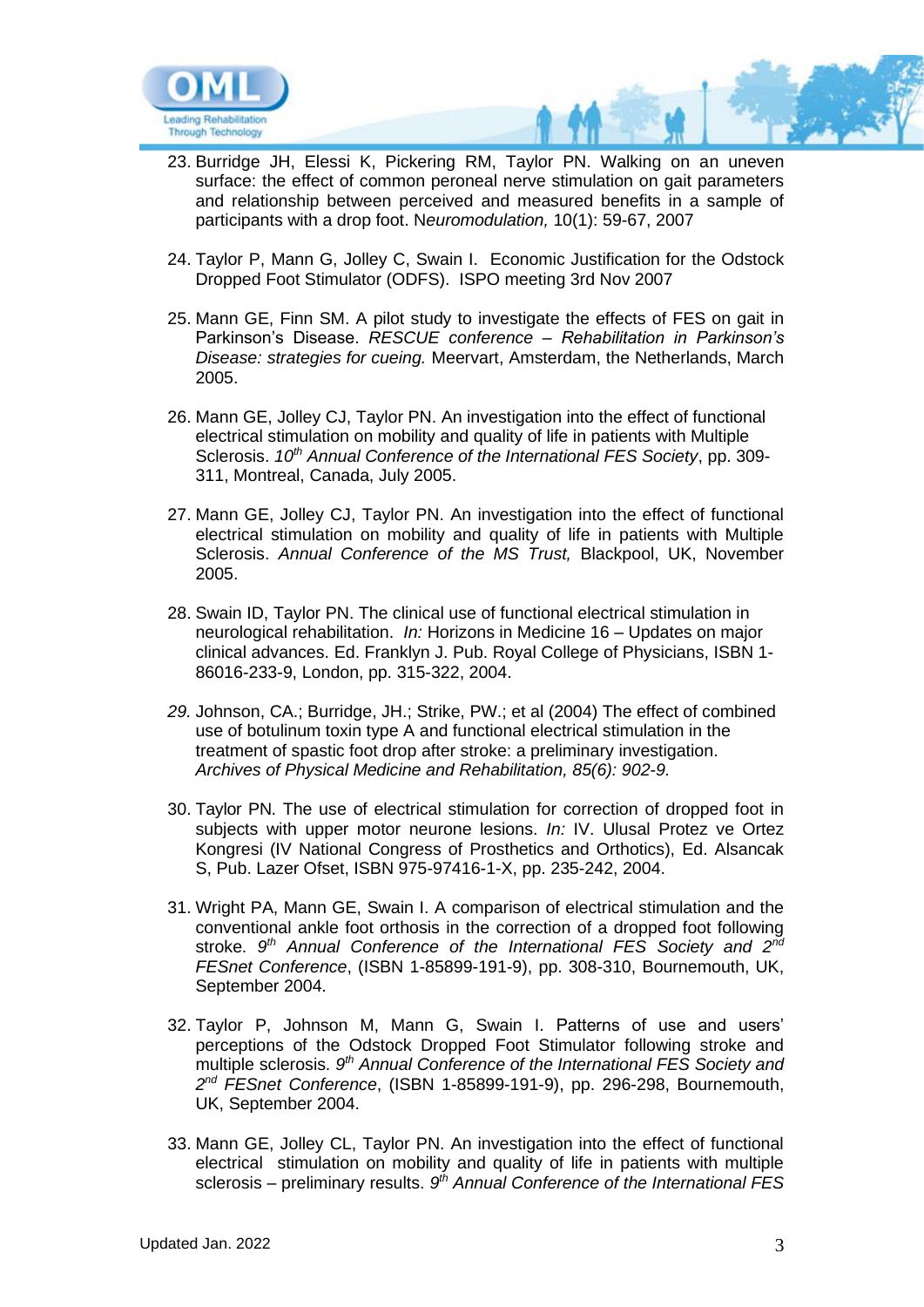

*Society and 2nd FESnet Conference*, (ISBN 1-85899-191-9), pp. 276-278, Bournemouth, UK, September 2004.

- 34. Esnouf JE, Taylor PN. Does the Canadian Occupational Performance Measure determine if the Odstock Drop Foot Stimulator improves activities of daily living for people with multiple sclerosis? *9 th Annual Conference of the International FES Society and 2nd FESnet Conference*, (ISBN 1-85899-191- 9), pp. 267-269, Bournemouth, UK, September 2004.
- 35. Mann GE, Finn SM, Taylor PN. A pilot study to investigate the effects of functional electrical stimulation on gait in Parkinson's Disease. *9 th Annual Conference of the International FES Society and 2nd FESnet Conference*, (ISBN 1-85899-191-9), pp. 62-64, Bournemouth, UK, September 2004.
- 36. Taylor PN, Mann GE, Swain ID. Does prior use of an ankle foot orthosis (AFO) effect the response to use of the Odstock Dropped Foot Stimulator? *Annual Scientific Meeting of the Institute of Physics and Engineering in Medicine,* (ISBN 1-903613-19-1), pp. 89-90, Bath, UK, September 2003.
- 37. Grundy D, Tromans A, Hobby J, North N, Swain ID. Chapter 14 Later management and complications II. *In:* ABC of Spinal Cord Injury, 4<sup>th</sup> edition, Ed. Grundy D and Swain A, Pub. BMJ, ISBN 0-7279-1518-5, 2002.
- 38. Taylor P, Burridge J. Functional electrical stimulation the Odstock Dropped Foot Stimulator. *In:* Understanding Stroke, Ed. Rosemary Sassoon, Pub. Pardoe Blacker Publishing, ISBN 1-897739-16-8, pp. 72-78, 2002.
- 39. Malone LJ, Ellis-Hill C, Taylor P, Swain I. Using the Odstock Dropped Foot Stimulator: Users and Partner's Perspectives. 7th Ann Conf of the International FES Society, pp. 24-25, Ljubljana, Slovenia, June 2002.
- 40. Johnson CA, Tromans AM, Wood DE, O'Keeffe D, Buhrs D, Swain ID, Burridge JH. A pilot study to investigate the combined effect of (Botulinum Neurotoxin Type A) BoNTA and functional electrical stimulation (FES), with physiotherapy, in the treatment of spastic dropped foot in subacute stroke. *Artificial Organs,* 26(3): 293-294, 2002.
- 41. Finn SM, Mann GE, Taylor PN. Using functional electrical stimulation in Parkinson's disease. *Artificial Organs,* 26(3): 290-291, 2002.
- 42. Taylor PN. The use of electrical stimulation for correction of dropped foot in subjects with upper motor neuron lesions. *Advances in Clinical Neuroscience and Rehabilitation,* 2(1): 16-18, 2002.
- 43. Finn SM, Mann GE, Taylor PN. Using functional electrical stimulation in Parkinson's disease. 7*th International Workshop on FES*, (ISBN 3-900928-05- 3), Vienna, Austria, pp. 176-179, September 2001.
- 44. Swain ID, Burridge JH, Johnson CA, Mann GE, Taylor PN, Wright PA. The efficacy of functional electrical stimulation in improving walking ability for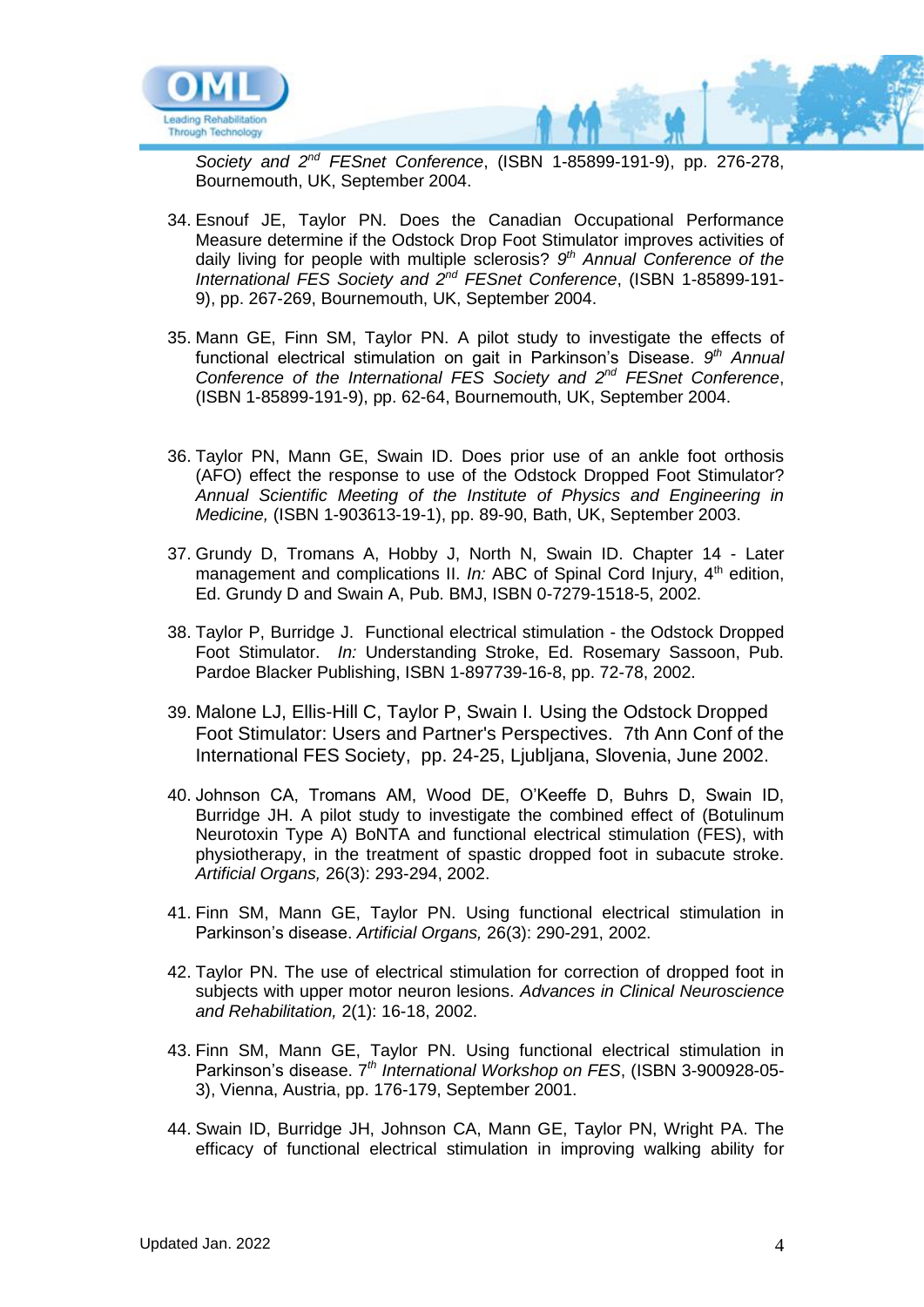

people with multiple sclerosis*. 6th IPEM Annual National Conference,* (ISBN 0-904181-96-0), p. 98, Southampton, UK, September 2000.

- *45.* Swain ID, Burridge JH, Johnson CA, Mann GE, Taylor PN, Wright PA. The efficacy of functional electrical stimulation in improving walking ability for people with multiple sclerosis. 5*th Annual Conference of the International FES*
- 46. Burridge JH, McLellan DL. Relation between abnormal patterns of muscle activation and response to common peroneal nerve stimulation in paraplegia. *Journal of Neurology, Neurosurgery and Psychiatry,* 69: 353-361, 2000.
- 47. Burridge JH, Wood DE, Taylor PN, McLellan DL. The relationship between abnormal patterns of muscle activation and response to common peroneal nerve stimulation in hemiplegia. *4 th Annual Conference of the International Electrical Stimulation Society*, (ISBN 4-9980783-0-5), pp. 189-192, Sendai, Japan, August 1999.
- 48. Kinsella SM, O'Keefe D, Wood DE, Lyons GM. A case study of the effects of functional electrical stimulation for drop foot in a subject with hemiplegia. *Physiotherapy Ireland*, 20(1): 9-13, 1999.
- 49. Taylor PN, Burridge JH, Wood DE, Norton J, Dunkerley A, Singleton C, Swain ID. Clinical use of the Odstock Drop Foot Stimulator - its effect on the speed and effort of walking. *Archives of Physical Medicine and Rehabilitation,* 80: 1577-1583, 1999.
- 50. Taylor PN, Burridge JH, Wood DE, Norton J, Dunkerley A, Singleton, C, Swain ID. Patient perceptions of the Odstock Drop Foot Stimulator. *Clinical Rehabilitation,* 13: 333-340, 1999.
- 51. Taylor PN, Burridge JH, Wood DE, Norton J, Dunkerley A, Singleton, C, Swain ID. Clinical audit of five years provision of the Odstock Drop Foot Stimulator. *Artificial Organs,* 23(5): 440-442, 1999.
- 52. Taylor PN, Burridge JH, Dunkerley AL, Norton J, Wood DE, Singleton C, Swain ID. Long term follow up of 160 users of the Odstock Dropped foot stimulator. *6 th International Workshop on FES*, (ISBN 3-900928-04-5), Vienna, Austria, pp. 189-192, September 1998.
- 53. Burridge JH, Taylor PN, Swain ID. A review of the literature published for the correction of peroneal nerve stimulation for the correction of dropped foot. *Reviews in Clinical Gerontology,* 8: 155-161, 1998.
- 54. Burridge JH, Taylor PN, Hagan SA, Wood DE, Swain ID. The effect of common peroneal nerve stimulation on quadriceps spasticity in hemiplegia. *Physiotherapy*, 83(2): 82-89, 1997.
- 55. Burridge J, Taylor P, Hagan S, Wood D, Swain I. (1997) The effects of common peroneal nerve stimulation on the effort and speed of walking: A randomised controlled clinical trial with chronic hemiplegic patients. *Clin Rehabil* 11. 201-210.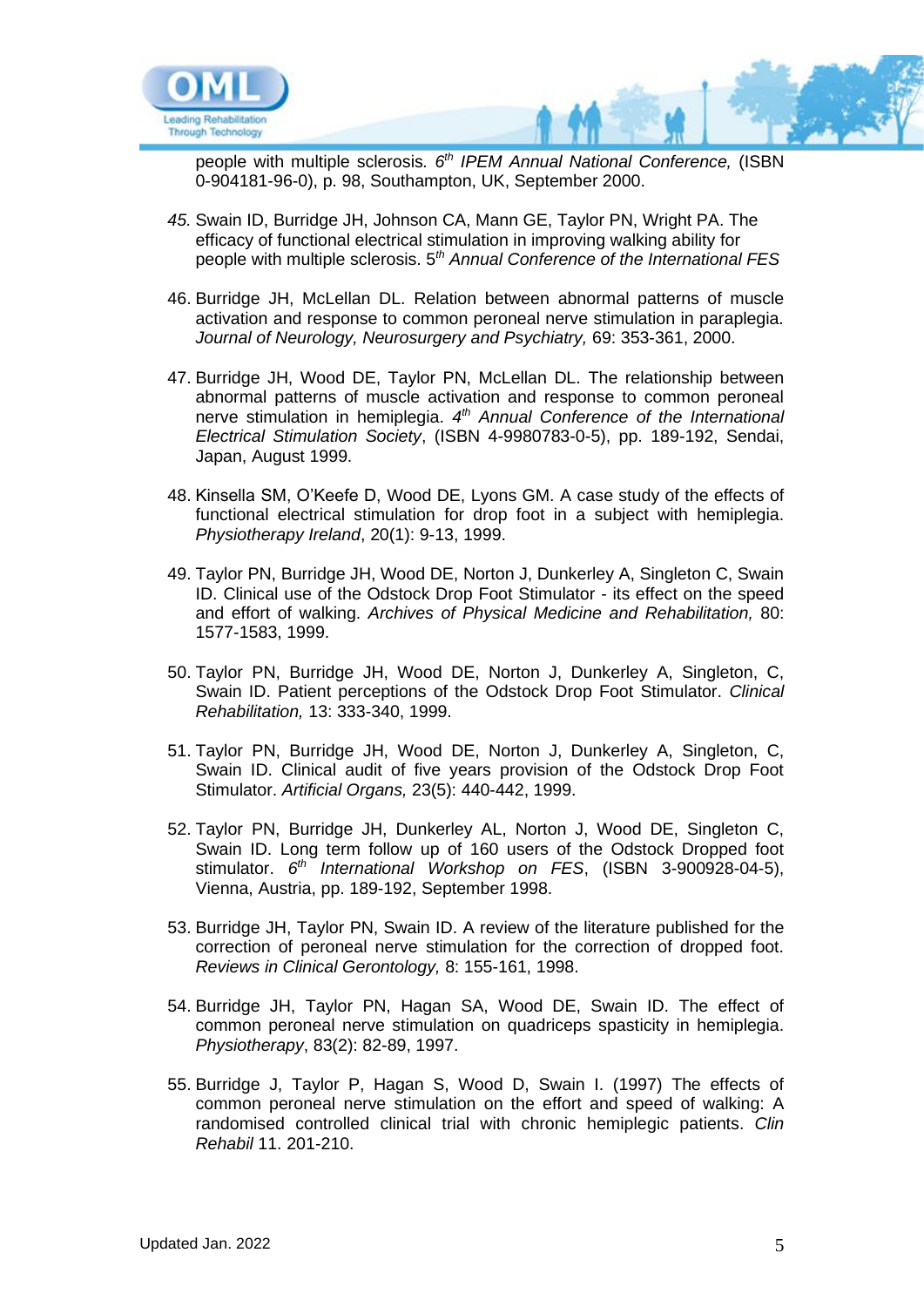

- 56. Burridge JH, Taylor PN, Hagan SA, Swain ID. Experience of the clinical use of the Odstock Drop Foot Stimulator. *Artificial Organs* 21(3): 254-260, 1997.
- 57. Burridge JH, Taylor PN, Hagan SA, Swain ID. The Odstock Dropped Foot Stimulator: preliminary results of a randomised trial and clinical experience (abstract). *Artificial Organs*, 20(11): 1244, 1996.
- 58. Burridge J, Taylor PN, Swain ID. Experience of clinical use of the Odstock Dropped Foot Stimulator (ODFS). *5 th International Workshop on FES,* (ISBN 3-900928-03-7), pp. 367-370, Vienna, Austria, 1995.
- 59. Taylor PN, Burridge JH. Development and experience in the use of an electronic stimulator for correction of foot drop in early gait re-eduacation of subjects following CVA. *Therapy Weekly,* 1993.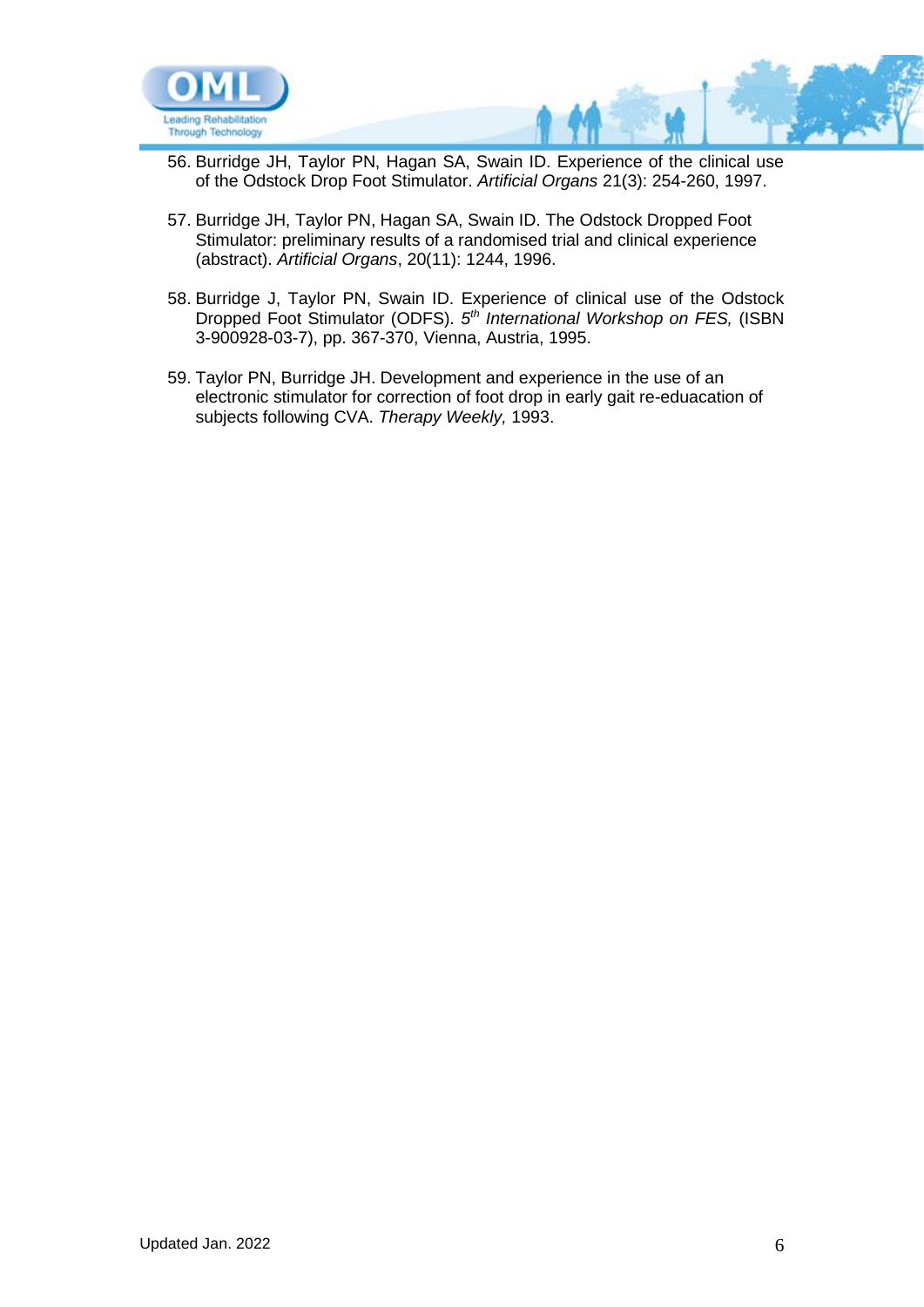

# **Other papers about the ODFS**

- 1. Goodison W, Baron F, Seary C, Murphy E, Lachmann R, Stevenson VL. Functional electrical stimulation to aid walking in patients with adrenomyeloneuropathy: A case study and observational series. JIMD Reports. 2021; 1-8. doi:10.1002/jmd2.12254
- 2. Juckes FM, Marceniuk G, Seary C, Stevenson VL A cohort study of functional electrical stimulation in people with multiple sclerosis demonstrating improvements in quality of life and cost-effectiveness. Clin Rehabil. 2019 Apr 10:269215519837326. doi: 10.1177/0269215519837326. [Epub ahead of print]
- 3. Renfrew LM, Paul L, McFadyen A, Rafferty D, Moseley O, Lord AC, Bowers R, Mattison P. The clinical- and cost-effectiveness of functional electrical stimulation and ankle-foot orthoses for foot drop in Multiple Sclerosis: a multicentre randomized trial. Clin Rehabil. 2019 Apr 11:269215519842254. doi: 10.1177/0269215519842254. [Epub ahead of print] PMID: 30974955
- 4. Renfrew ML, Flowers P, Lord AC, Rafferty D, McFadyen AK, Bowers R, Mattison P, Paul L. An exploration of the experiences and utility of functional electrical stimulation for foot drop in people with multiple sclerosis. Disabil Rehabil. 2018 Oct 9:1-9. doi: 10.1080/09638288.2018.1501100. [Epub ahead of print]
- 5. Hare N, Georgopoulos P, Philips KE, Johnson JE, Seary C, Panicker JN, Stevenson VL. Improvement in overactive bladder symptoms in patients using functional electrical stimulation of the common peroneal nerve for walking. Clin Rehabil. 2018 Oct;32(10):1357-1362. doi: 10.1177/0269215518780974. Epub 2018 Jun 17.
- 6. Miller Renfrew L, Lord AC, McFadyen AK, Rafferty D, Hunter R, Bowers , Mattison P, Moseley O, Paul L. A comparison of the initial orthotic effects of functional electrical stimulation and ankle-foot orthoses on the speed and oxygen cost of gait in multiple sclerosis. J Rehabil Assist Technol Eng. 2018 Feb 2;5:2055668318755071. doi: 10.1177/2055668318755071. eCollection 2018 Jan-Dec
- 7. L. Miller, D. Rafferty, L. Paul, and P. Mattison. The impact of walking speed on the effects of functional electrical stimulation for foot drop in people with multiple sclerosis. Disabil Rehabil Assist Technol. 2015 Mar 31:1-6. [Epub ahead of print]
- 8. Linda Miller, Danny Rafferty, Lorna Paul, and Paul Mattison A comparison of the orthotic effect of the Odstock Dropped Foot Stimulator and the Walkaide functional electrical stimulation systems on energy cost and speed of walking in Multiple Sclerosis. 2015 Disabil Rehabil Assist Technol, Early Online. ISSN 1748-3107 print/ISSN 1748-3115 online, DOI: 10.3109/17483107.2014.898340
- 9. van der Linden ML, Hooper JE, Cowan P, Weller BB, Mercer TH (2014) Habitual Functional Electrical Stimulation Therapy Improves Gait Kinematics and Walking Performance, but Not Patient-Reported Functional Outcomes, of People with Multiple Sclerosis who Present with Foot-Drop. PLoS ONE 9(8): e103368. doi:10.1371/journal.pone.0103368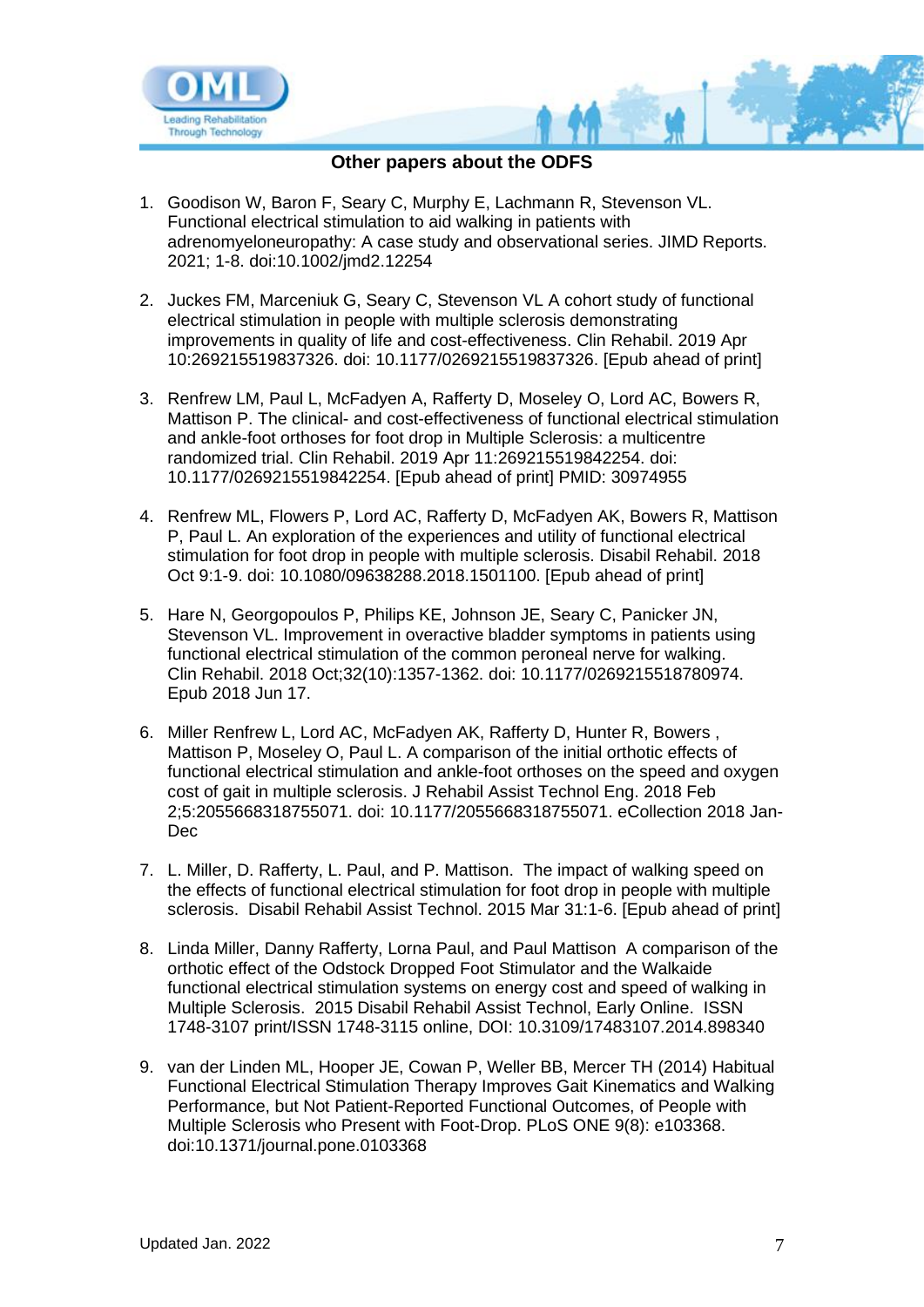

- 10. van der Linden ML, Scott SM, Hooper JE, Cowan P, Mercer TH. Gait kinematics of people with Multiple Sclerosis and the acute application of Functional Electrical Stimulation. Gait Posture (2014),<http://dx.doi.org/10.1016/j.gaitpost.2014.01.016>
- 11. van der Linden M, Hooper J, Mercer T. Functional Electrical Stimulation to treat foot drop for people with MS; user perception of benefit, disadvantages and service provision in Edinburgh. Multiple Sclerosis Journal 2014;20:(7) 999
- 12. Scott SM, van der Linden ML, Hooper JE, Cowan P, Mercer TH. Quantification of gait kinematics and walking ability of people with multiple sclerosis who are new users of functional electrical stimulation. J Rehabil Med. 2013 Apr;45(4):364-9. doi: 10.2340/16501977-1109
- 13. Pratt E, van der Meulen J, Reeves M Heller BW, Good TR. The development, preliminary validation and clinical utility of a shoe model to quantify foot and footwear kinematics in 3-D. Gait and posture. July 2012 Volume 36, Issue 3, Pages 434–438
- 14. Salisbury L, Shiels J, Todd I, Dennis M. A feasibility study to investigate the clinical application of functional electrical stimulation (FES), for dropped foot, during the sub-acute phase of stroke - A randomized controlled trial. Physiother Theory Pract. 2013 Jan;29(1):31-40. doi: 10.3109/09593985.2012.674087. Epub 2012 Apr 23.
- 15. Wilkie KM, Shiels JE, Bulley C, and Salisbury LG "Functional electrical stimulation (FES) impacted on important aspects of my life"—A qualitative exploration of chronic stroke patients' and carers' perceptions of FES in the management of dropped foot. Physiotherapy Theory and Practice, 2011, Early Online, 1–9 ISSN: 0959-3985 print/1532-5040 online DOI: 10.3109/09593985.2011.563775
- 16. Bulley C, Shiels J, Wilkie K, Salisbury L. User experiences, preferences and choices relating to functional electrical stimulation and ankle foot orthoses for foot-drop after stroke. Physiotherapy. 2011 Sep;97(3):226-33. doi: 10.1016/j.physio.2010.11.001. Epub 2011 Feb 2.
- 17. Shiels J, Wilkie K, Bulley C, Smith S, Salisbury L. A mixed methods service evaluation of a pilot functional electrical stimulation clinic for the correction of dropped foot in patients with chronic stroke. Prim Health Care Res Dev. 2011 Jul;12(3):187-99. doi: 10.1017/S1463423611000016.
- 18. Falkonakis A. (2009) Use of functional electrical stimulation (FES) in the treatment of drop-foot in patients with upper motor neuron lesions. Themata Fysikotherapeias, 5 (7): 48-54.
- 19. Sheffler LR, Bailey SN, Chae J. Spatiotemporal and kinematic effect of peroneal nerve stimulation versus an ankle-foot orthosis in patients with multiple sclerosis: a case series. PM R. 2009 Jul;1(7):604-11
- 20. Sheffler LR, Hennessey MT, Knutson JS, Chae J. Neuroprosthetic effect of peroneal nerve stimulation in multiple sclerosis: a preliminary study. Arch Phys Med Rehabil. 2009 Feb;90(2):362-5.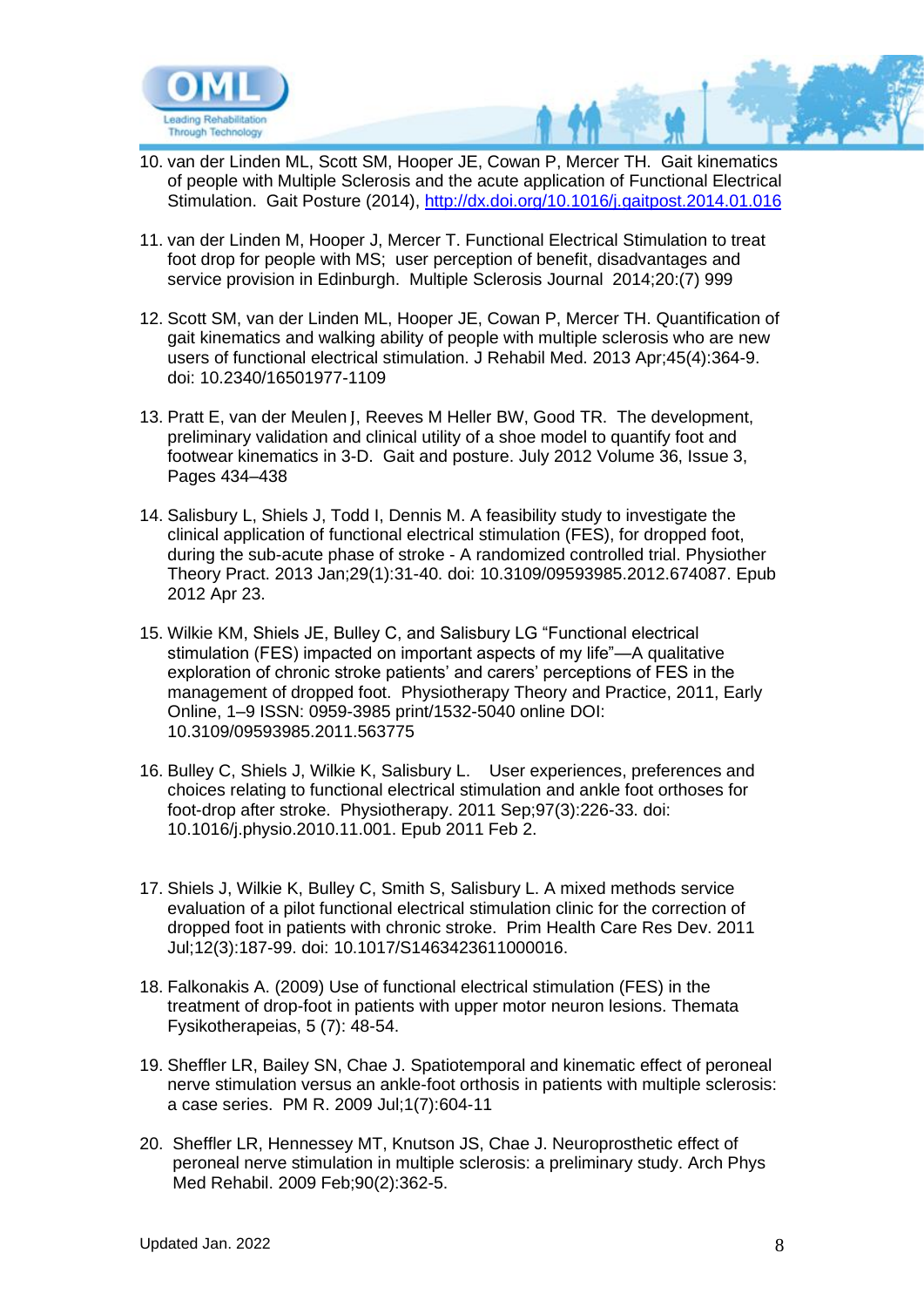

- 21. [Sheffler LR,](http://www.ncbi.nlm.nih.gov/sites/?Db=PubMed&Cmd=Search&Term=%22Sheffler%20LR%22%5BAuthor%5D&itool=EntrezSystem2.PEntrez.Pubmed.Pubmed_ResultsPanel.Pubmed_RVAbstractPlus) [Hennessey MT,](http://www.ncbi.nlm.nih.gov/sites/?Db=PubMed&Cmd=Search&Term=%22Hennessey%20MT%22%5BAuthor%5D&itool=EntrezSystem2.PEntrez.Pubmed.Pubmed_ResultsPanel.Pubmed_RVAbstractPlus) [Knutson JS,](http://www.ncbi.nlm.nih.gov/sites/?Db=PubMed&Cmd=Search&Term=%22Knutson%20JS%22%5BAuthor%5D&itool=EntrezSystem2.PEntrez.Pubmed.Pubmed_ResultsPanel.Pubmed_RVAbstractPlus) [Naples GG,](http://www.ncbi.nlm.nih.gov/sites/?Db=PubMed&Cmd=Search&Term=%22Naples%20GG%22%5BAuthor%5D&itool=EntrezSystem2.PEntrez.Pubmed.Pubmed_ResultsPanel.Pubmed_RVAbstractPlus) [Chae J.](http://www.ncbi.nlm.nih.gov/sites/?Db=PubMed&Cmd=Search&Term=%22Chae%20J%22%5BAuthor%5D&itool=EntrezSystem2.PEntrez.Pubmed.Pubmed_ResultsPanel.Pubmed_RVAbstractPlus) Functional Effect of an Ankle Foot Orthosis on Gait in Multiple Sclerosis: A Pilot Study. 87(1):26- 32, January 2008
- 22. L Paul, D Rafferty, S Young, L Miller, P Mattison and A McFadyen. The effect of functional electrical stimulation on the physiological cost of gait in people with multiple sclerosis *Mult Scler* 2008; 14; 954 originally published online Jun 23, 2008; <http://msj.sagepub.com/cgi/content/abstract/14/7/954>
- 23. van der Linden ML,. Hazlewood E, , Hillman SJ and Robb JE*.* Functional Electrical Stimulation to the Dorsiflexors and Quadriceps in Children with Cerebral Palsy. Pediatr Phys Ther 2008;20:23–29)
- 24. [Sheffler LR,](http://www.ncbi.nlm.nih.gov/pubmed?term=%22Sheffler%20LR%22%5BAuthor%5D) [Hennessey MT,](http://www.ncbi.nlm.nih.gov/pubmed?term=%22Hennessey%20MT%22%5BAuthor%5D) [Naples GG,](http://www.ncbi.nlm.nih.gov/pubmed?term=%22Naples%20GG%22%5BAuthor%5D) [Chae J.](http://www.ncbi.nlm.nih.gov/pubmed?term=%22Chae%20J%22%5BAuthor%5D) Improvement in functional ambulation as a therapeutic effect of peroneal nerve stimulation in hemiplegia: two case reports. [Neurorehabil Neural Repair.](javascript:AL_get(this,%20) 2007 Jul-Aug;21(4):366-9. Epub 2007 Mar 16.
- 25. Sheffler LR, Hennessey MT, Naples GG, Chae J. Peroneal nerve stimulation versus an ankle foot orthosis for correction of footdrop in stroke: impact on functional ambulation. Neurorehabil Neural Repair. 2006 Sep;20(3):355-60.
- 26. Findlow A, Kenney L, Howard D. Can alternatives to the forceplate be used for accurate detection of key gait events?. Proc 9th Annual IFESS Conference, Bournemouth, UK, 2004, 156-1581.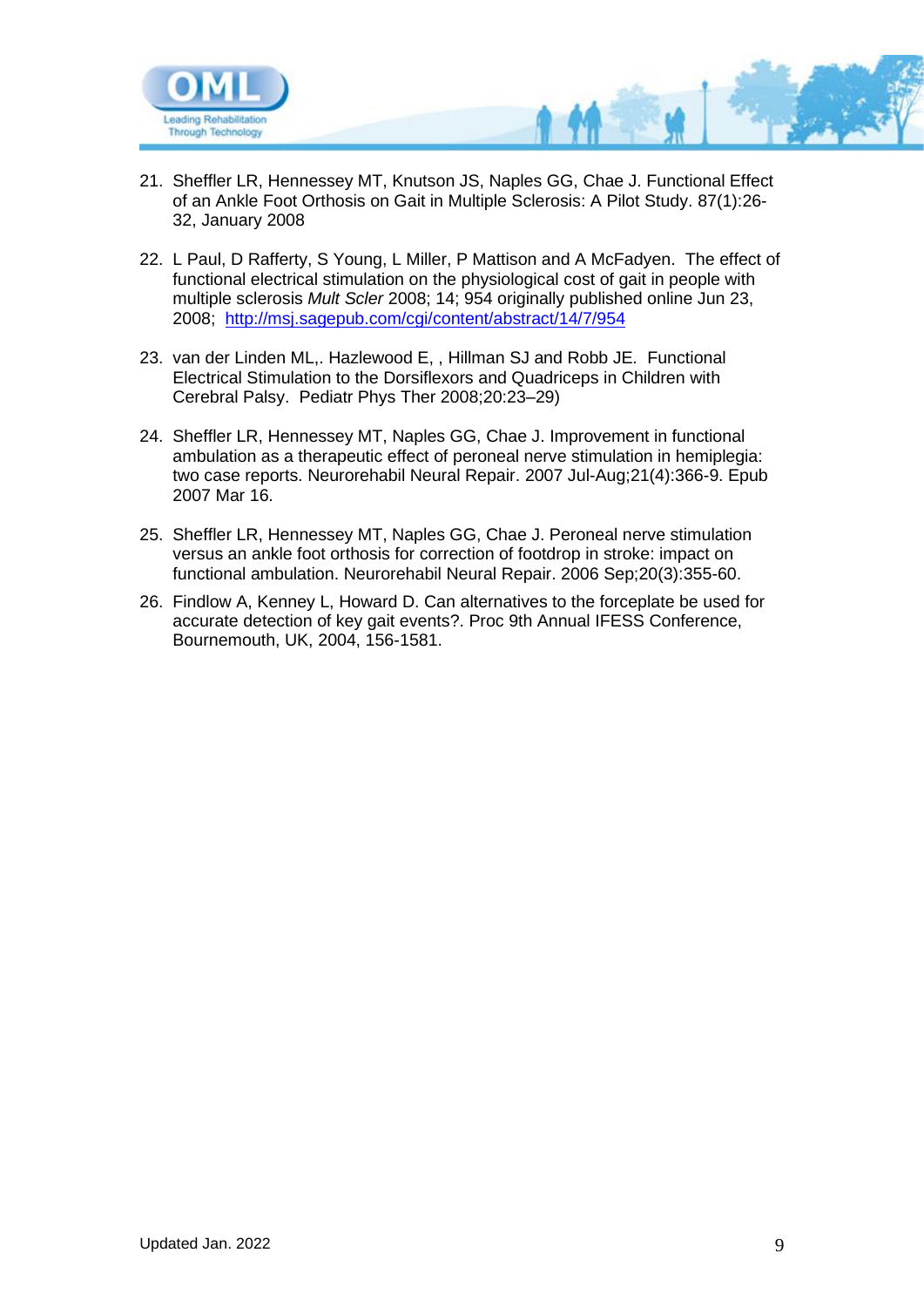

#### **A list of references relating to the Finetech implanted dropped foot stimulator STIMuSTEP**

- 1. Taylor PN, Wilkinson Hart IA, Khan MS, Slade-Sharman DWM. The Correction of Dropped Foot Due to Multiple Sclerosis Using the STIMuSTEP Implanted Dropped Foot Stimulator. International Journal of MS Care Preprint. Online First:<http://ijmsc.org/doi/10.7224/1537-2073.2015-038>
- 2. Taylor PN, Wilkinson Hart IA, Khan MS, Slade-Sharman DEM. The Correction of Dropped Foot Due to Multiple Sclerosis using the STIMuSTEP Implanted Dropped foot Stimulator. IJMSC in press Dec 2015
- 3. Kenney LPJ, Hermens H, Francis D, Bultstra G, Holsheimer J, Verloop A. Encapsulation materials for implantable FES systems; a case study in *Proc. 5th International Functional Electrical Stimulation Society Conference, Aalborg, Denmark 2000: 313-316.*
- 4. Kenney LPJ, Hermens H, Hekman E, Bultstra G, Nester C. Sensitivity to typical transmitter misalignment errors in an implantable peroneal nerve stimulator in *Proc. 5th International Functional Electrical Stimulation Society Conference, Aalborg, Denmark, 2000: 317-320.*
- 5. Van der Aa H, Buschman HE, Bulstra G, Verloop A, Kenney L. Application of a dual channel peroneal nerve stimulator in a patient with a "central" drop foot. In *Proc XIIth World Federation of Neurosurgical Societies, Sydney Australia 2001: 103*
- 6. Kenney LPJ, Bultstra G, Buschman R, Taylor P, Mann G Initial results from two trials of an implantable two channel drop foot stimulator in *Proc 7th Vienna Workshop on Functional Electrical Stimulation, Vienna, Austria, 2001: 192-195*
- 7. Kenney LPJ, Bultstra G, Buschman R, Taylor P, Mann G. A novel two-channel implanted drop foot stimulator – initial clinical results. In *Proc 1st Salford International conference on Biomechanics of the Lower Limb in Health,Disease, and Rehabilitation, Salford, UK, 2001:62-63*
- 8. Hutten AIR, Bultstra G, Buschman R, Kenney L et al. The sensitivity and selectivity of an implantable 2-channel peroneal nerve stimulator system for restoration of dropped-foot. In *Proc. 7th International Functional Electrical Stimulation Society Conference, Ljubljana, Slovenia 2002: 183-185*
- 9. Kenney L, Bultstra G, Buschman R, Taylor P, Mann G, Hermens H et al. An implantable two channel drop foot stimulator: initial clinical results. *Artif.Organs* 2002;**26**:267-70.
- 10. van der Aa HE, Bultstra G, Verloop AJ, Kenney LPJ, Holsheimer J, Nene A *et al*. Application of a dual channel peroneal nerve stimulator in a patient with a central drop foot. *Acta Neurochir Suppl* 2002;**79**:105-7.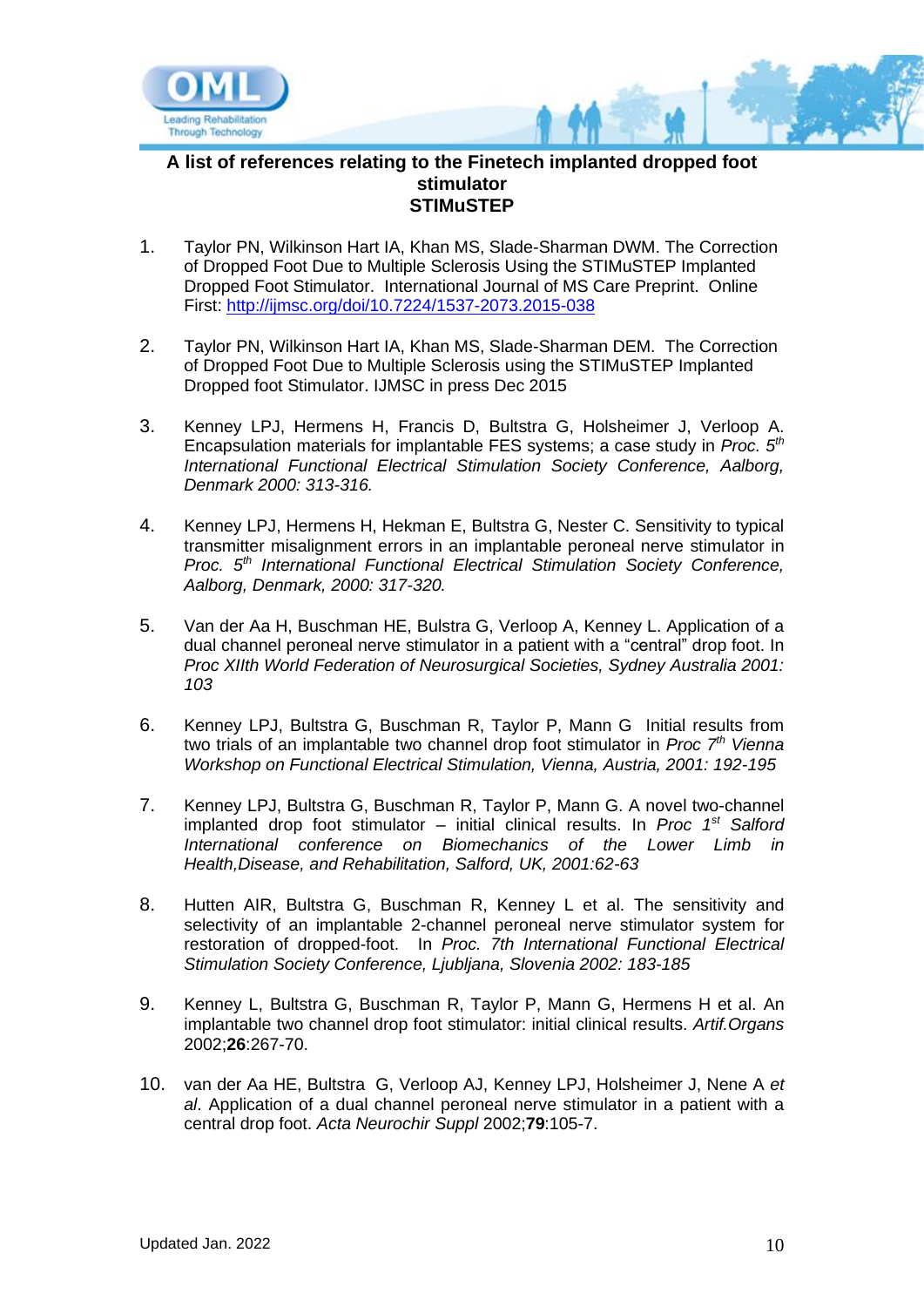

- 11. Taylor PN, Mann GE, Wood DE, Hobby JE. Pilot study to evaluate the safety and efficacy of an implanted dropped foot stimulator (IMPULSE). <sup>1st</sup> FESnet *Conference,* pp. 54-56, Glasgow, UK, September 2002.
- 12. Wood DE, Taylor PN, Mann GE, Hobby JE. Isometric joint moments from an implanted drop foot stimulator. 1<sup>st</sup> FESnet Conference, pp. 94-96, Glasgow, UK, September 2002.
- 13. Kenney L, Taylor P, Mickelborough J, Mann G, Hobby J. Progress on research, development and clinical evaluation of an implantable drop foot stimulator. In *Conf Programme of Recent Advances in Assistive Technology 2002, Birmingham UK, 2002: 25*
- 14. Taylor PN, Mann GE, Wood DE, Hobby J. Pilot study to evaluate the safety and efficacy of an implanted dropped foot stimulator (IMPULSE). 8<sup>th</sup> Annual *Conference of the International FES Society*, pp. 168-172, Queensland, Australia, July 2003.
- 15. Kottink AIR, Buschman HPJ, Kenney LPJ, Veltink P, Slycke P, Bultstra G, Hermens HJ. The sensitivity and selectivity of an implantable two-channel peroneal nerve stimulator system for restoration of dropped foot. *Neuromodulation* 2004: 7(4): 277-283
- 16. Kottink, A.I., et al., The orthotic effect of functional electrical stimulation on the improvement of walking in stroke patients with a dropped foot: a systematic review. Artif Organs, 2004. 28(6): p. 577-86.
- 17. [Kottink AI,](http://www.ncbi.nlm.nih.gov/sites/entrez?Db=pubmed&Cmd=Search&Term=%22Kottink%20AI%22%5BAuthor%5D&itool=EntrezSystem2.PEntrez.Pubmed.Pubmed_ResultsPanel.Pubmed_RVAbstractPlus) [Hermens HJ,](http://www.ncbi.nlm.nih.gov/sites/entrez?Db=pubmed&Cmd=Search&Term=%22Hermens%20HJ%22%5BAuthor%5D&itool=EntrezSystem2.PEntrez.Pubmed.Pubmed_ResultsPanel.Pubmed_RVAbstractPlus) [Nene AV,](http://www.ncbi.nlm.nih.gov/sites/entrez?Db=pubmed&Cmd=Search&Term=%22Nene%20AV%22%5BAuthor%5D&itool=EntrezSystem2.PEntrez.Pubmed.Pubmed_ResultsPanel.Pubmed_RVAbstractPlus) [Tenniglo MJ,](http://www.ncbi.nlm.nih.gov/sites/entrez?Db=pubmed&Cmd=Search&Term=%22Tenniglo%20MJ%22%5BAuthor%5D&itool=EntrezSystem2.PEntrez.Pubmed.Pubmed_ResultsPanel.Pubmed_RVAbstractPlus) [van der Aa HE,](http://www.ncbi.nlm.nih.gov/sites/entrez?Db=pubmed&Cmd=Search&Term=%22van%20der%20Aa%20HE%22%5BAuthor%5D&itool=EntrezSystem2.PEntrez.Pubmed.Pubmed_ResultsPanel.Pubmed_RVAbstractPlus) [Buschman](http://www.ncbi.nlm.nih.gov/sites/entrez?Db=pubmed&Cmd=Search&Term=%22Buschman%20HP%22%5BAuthor%5D&itool=EntrezSystem2.PEntrez.Pubmed.Pubmed_ResultsPanel.Pubmed_RVAbstractPlus)  [HP,](http://www.ncbi.nlm.nih.gov/sites/entrez?Db=pubmed&Cmd=Search&Term=%22Buschman%20HP%22%5BAuthor%5D&itool=EntrezSystem2.PEntrez.Pubmed.Pubmed_ResultsPanel.Pubmed_RVAbstractPlus) [Ijzerman MJ](http://www.ncbi.nlm.nih.gov/sites/entrez?Db=pubmed&Cmd=Search&Term=%22Ijzerman%20MJ%22%5BAuthor%5D&itool=EntrezSystem2.PEntrez.Pubmed.Pubmed_ResultsPanel.Pubmed_RVAbstractPlus) A randomized controlled trial of an implantable 2-channel peroneal nerve stimulator on walking speed and activity in poststroke hemiplegia. [Arch Phys Med Rehabil.](javascript:AL_get(this,%20) 2007 Aug;88(8):971-8.
- 18. Kottink AIR, Tenniglo MJB, de Vries WHK, Hermens HJ, Buurke JH .Effects of an implantable two -channel peroneal nerve stimulator versus conventional walking device on spatiotemporal parameters and kinematics of hemiparetic gait. J Rehabil Med 2012; 44: 51–57
- 19. Taylor P, Wilkinson I, Kwan I, Humphreys L, Slade-Sharman D, Khan M and Hobby J. Clinical Experience of the STIMuSTEP Implanted Dropped Foot Stimulator in chronic stroke UK Stroke Forum Harrogate 2012
- 20. Taylor P, Wilkinson I. L Kwan, Humphreys L, Slade-Sharman D, Khan M and Hobby J Clinical Experience of the STIMuSTEP Implanted Dropped Foot Stimulator. International Functional Electrical Stimulation Society Meeting, Banff, Sept 2012
- 21. Taylor P, Wilkinson I, Samuel V, L Kwan, Humphreys L, Slade-Sharman D, Khan M and Hobby J.A comparison of external and implanted EFS for correction of dropped foot. An audit of the STIMuSTEP service in Salisbury. 4th Annual Conference of the International Functional Electrical Stimulation Society (UK and Ireland Chapter) April 2013 - Southampton, UK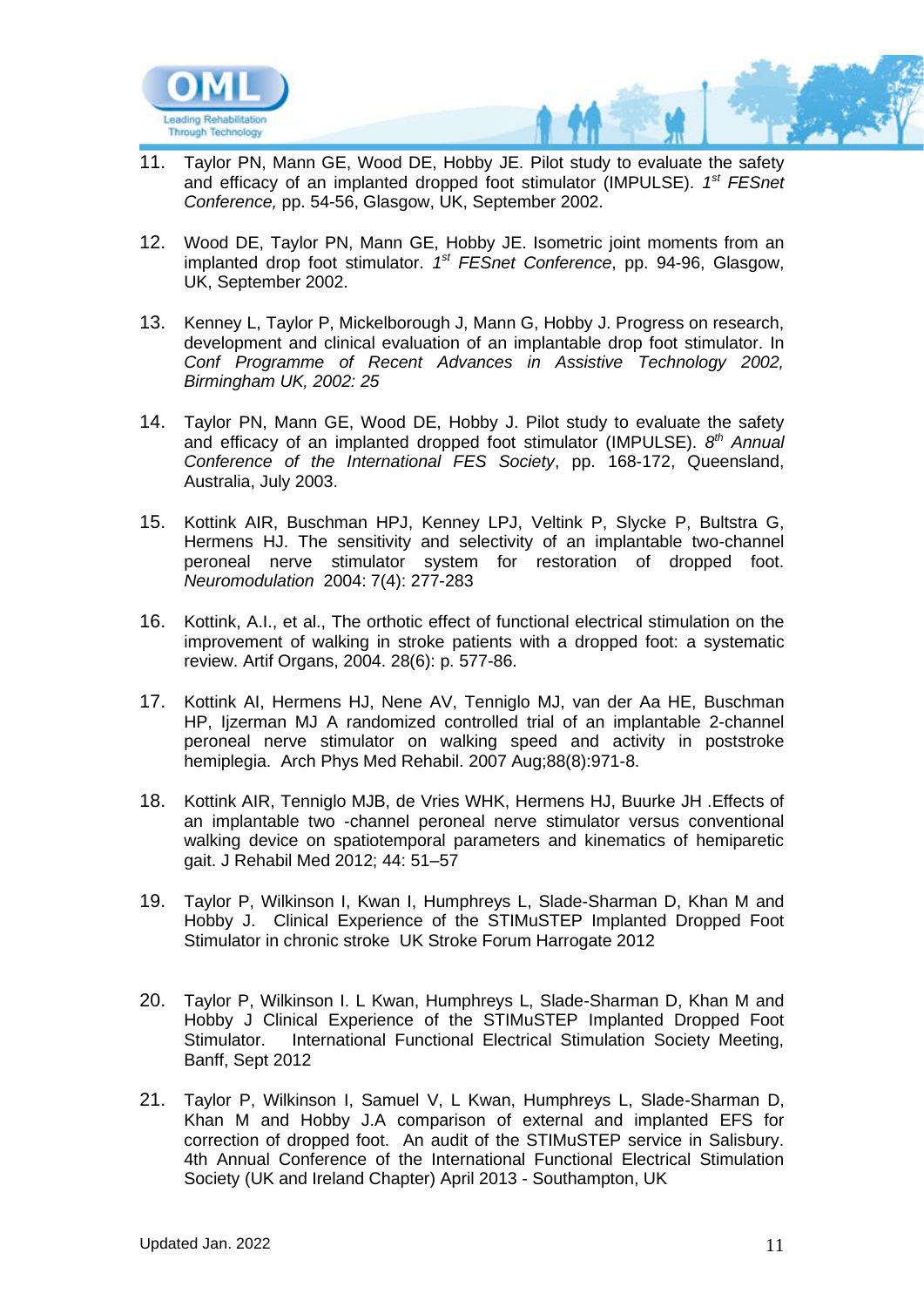

22. Taylor P, Wilkinson I, Slade-Sharman D, Khan M. A comparison of external and implanted FES for the correction of dropped foot in MS. Multiple Sclerosis Journal 2014;20:(7) 1001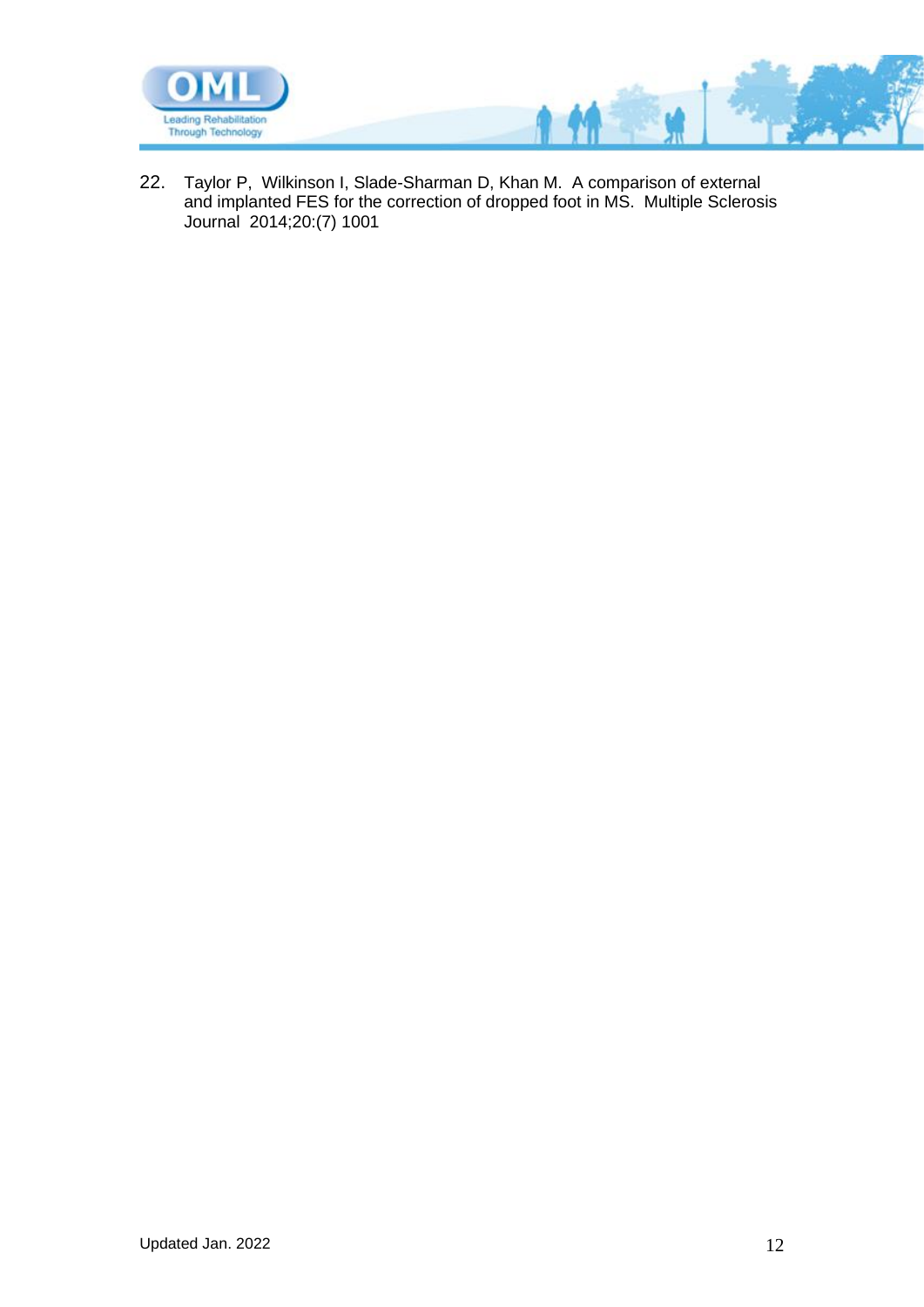

## **Other dropped foot references**

- *1.* Liberson, WT; Holmquest, HJ; Scot, D; et al (1961) Functional electrotherapy: Stimulation of the peroneal nerve synchronized with the swing phase of gait of hemiplegic patients. *Archives of Physical Medicine and Rehabilitation, 42:101- 105.*
- 2. Waters RL, McNeal D and Perry J. Experimental Correction of Footdrop by Electrical Stimulation of the Peroneal Nerve vol. 57.a, no. 8, december 1975 1047
- *3.* Bliss, TVP and Lomo, T (1973) Long-lasting potentiaion of synaptic transmission in the dendate area of the anaesthetized rabbit following stimulation of the perforant path. *Journal of Physiology, 232, 331-356.*
- *4.* Knutsson, E & Richards, C (1979) Different types of disturbed motor control in gait of hemiparetic patients. *Brain, 102: 405-430.*
- *5.* Merletti, R; Andina, A; Galante, M; et al (1979) Clinical experience of electronic peroneal stimulators in 50 hemiparetic patients. *Scandinavian Journal of Rehabilitative Medicine, 11:111-121.*
- *6.* Apkarian, JA & Naumann, S (1991) Stretch reflex inhibition using electrical stimulation in normal subjects and subjects with spasticity. *Journal of Biomedical Engineering, 13: 67-73.*
- *7. Crone C, Nielsen J, Petersen N, Ballegaard M and Hultborn H. Disynaptic reciprocal inhibition of ankle extensors in spastic patients. Brain (1994) 117, 1161-1168*
- *8.* Carnstam, B; Larsson, L-E & Prevec, TS (1997) Improvement in gait following functional electrical stimulation: Investigations on changes in voluntary strength and proprioceptive reflexes. *Scandinavian Journal of Rehabilitative Medicine, 9: 7-13.*
- *9.* Cozean, CD; Pease, WS & Hubbell, SL (1988) Biofeedback and functional electrical stimulation in stroke rehabilitation. *Archives of Physical Medicine and Rehabilitation, 69: 401-405.*
- *10.* Granat, MH; Maxwell, DJ; Ferguson, ACB; et al (1996) Peroneal stimulator: Evaluation for the correction of spastic drop foot in hemiplegia. *Archives of Physical Medicine and Rehabilitation, 77: 19-24.*
- *11.* Barker, LL; Wederich, CL; McNeal, DR; et al (2000) *Neuromuscular Electrical*  Stimulation: A Practical Guide. 4<sup>th</sup> edition. Downey, CA: Los Amigos Research & Education Institute Inc.
- *12.* Lyons, GM; Sinkjaer, T; Burridge, JH; et al (2002) A review of portable FESbased neural orthoses for the correction of drop foot. *IEEE Transactions on Neural Systems and Rehabilitation Engineering, 10(4): 260-279.*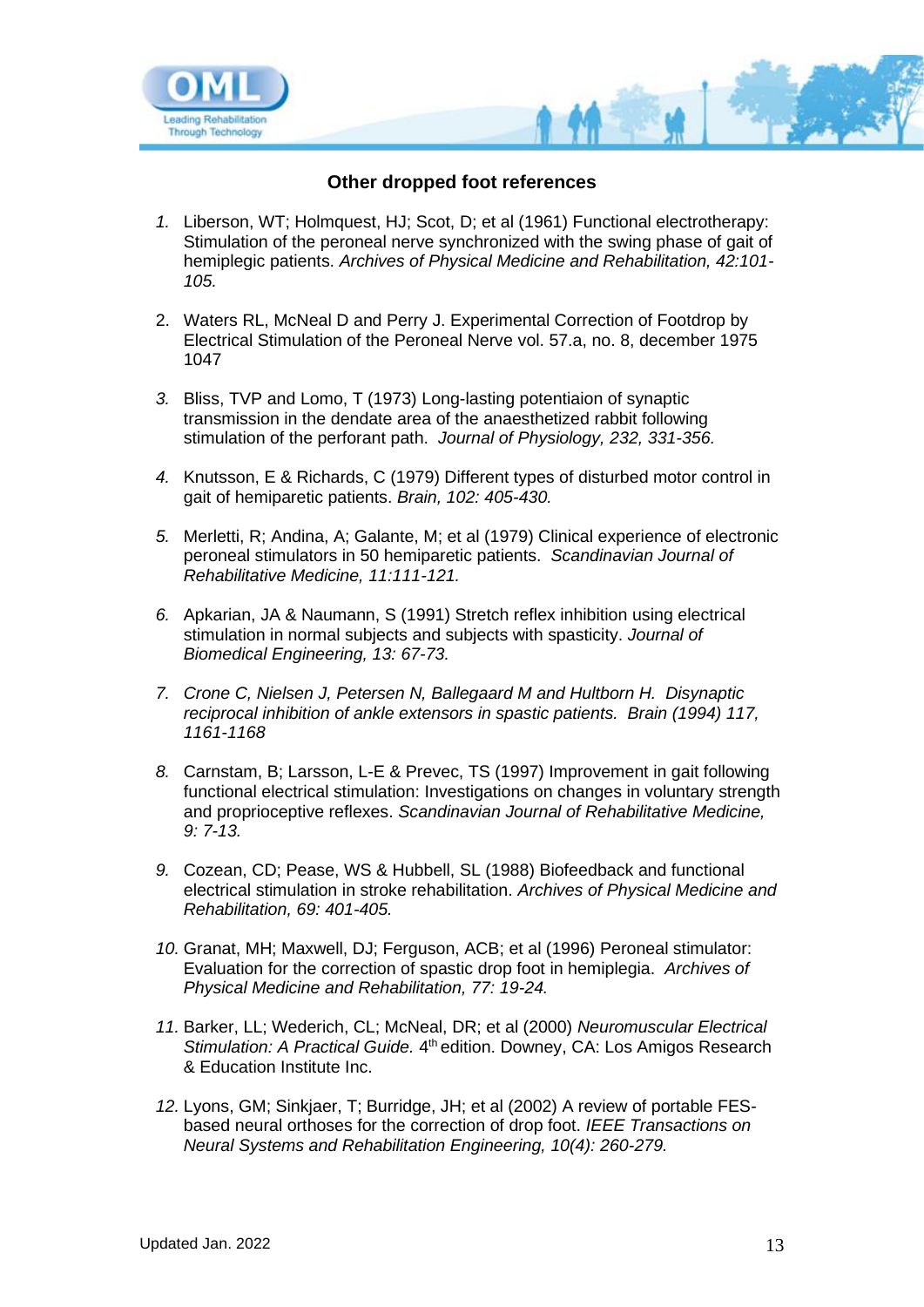

- *13. Mirbagheri MM, Ladouceur M, Barbeau H, Kearney RE. The effects of longterm FES-assisted walking on intrinsic and reflex dynamic stiffness in spastic spinal-cord-injured subjects. IEEE Trans Neural Syst Rehabil Eng. 2002 Dec;10(4):280-9*
- *14.* Kido Thompson, A. & Stein, RB. (2004) Short-term effects of functional electrical stimulation on motor-evoked potentials in ankle flexor and extensor muscles. *Experimental Brain Research 159 (4): 491-500.*
- 15. Kottink, AL.; Oostendorp, LJ.; Buurke, JH.; et al (2004) The orthotic effect of functional electrical stimulation on the improvement of walking in stroke patients with a dropped foot: a systematic review. *Artificial Organs, 28(6):577- 86.*
- 16. O'Halloran T, Haugland M, Lyons GM, Sinkjær T. An Investigation of the Effect of Modifying Stimulation Profile Shape on the Loading Response Phase of Gait, during FES-Corrected Drop Foot: Stimulation Profile and Loading Response. Neuromodulation, Volume 7, Number 2, 2004 113–125
- 17. Wilkinson IA, Taylor PN. Retrospective study of patients using Functional Electrical Stimulation for drop foot correction and increased hip stability. 9th Annual Conference of the International FES Society and 2nd FESnet Conference, (ISBN 1-85899-191-9), pp. 305-307, Bournemouth, UK, September 2004
- 18. Kim CM, Eng JE, Whittaker MW. Effects of a simple functional electrical system and/or a hinged AFO on walking in individuals with incomplete spinal cord injury. Arch Phys Med Rehabil. 2004 October ; 85(10): 1718–1723.
- 19. Yan, T.; Hui-Chan, CWY. & Li, LSW. (2005) Functional electrical stimulation improves motor recovery of the lower extremity and walking ability of subjects with first acute stroke: A randomised placebo-controlled trial. *Stroke, 36(1): 80- 85.*
- 20. Hart DJ, Taylor PN, Chappell PH, Wood DE. A microcontroller system for investigating the catch effect: functional electrical stimulation of the common peroneal nerve. *Medical Engineering and Physics,* 28(5): 438-448, 2006.
- 21. Robbins SM, Houghton PE, Woodbury G, Brown JL, The Therapeutic Effect of Functional and Transcutaneous Electric Stimulation on Improving Gait Speed in Stroke Patients: A Meta-Analysis Arch Phys Med Rehabil Vol 87, June 2006
- 22. Stein RBCS, Everaiert DC Rolf R, et al. A multicenter trial of a footdrop stimulator controlled by a tilt sensor. Neurorehabil neural repair 2006;20:371- 379
- 23. Hausdorff JM, Ring H. Effects of a new radio frequency-controlled neuroprosthesis on gait symmetry and rhythmicity in patients with chronic hemiparesis. Am J Phys Med Rehabil 2008;87:4-13
- 24. Laufer Y, Ring H, Sprecher E, Hausdorff JM, Gait in individuals with chronic hemipareses: one-year follow-up of the effects of a neuroprostesis that ameliorates the foot. J Neurol Phys Ther 2009:33104-110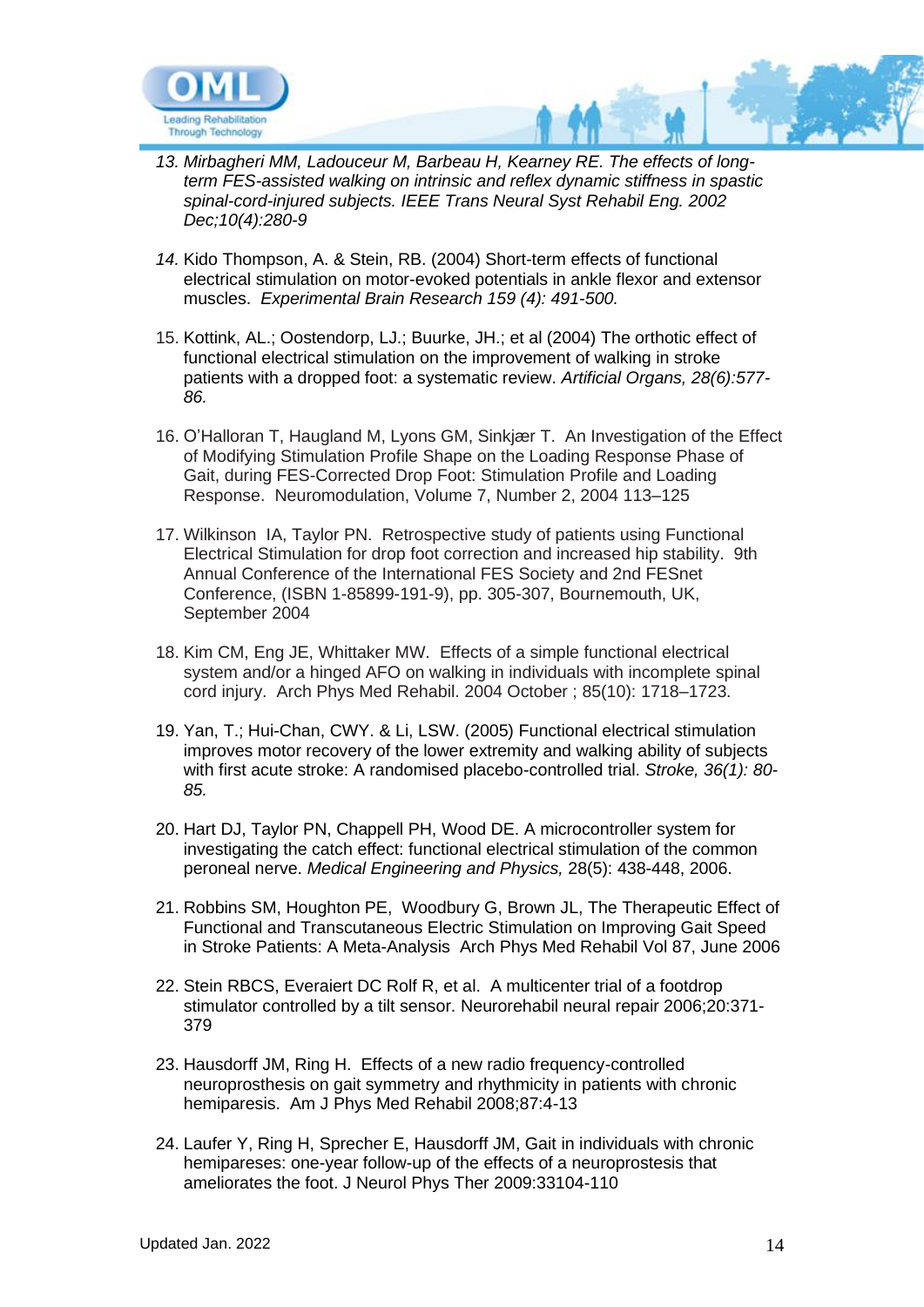

- *25.* [Stein RB,](http://www.ncbi.nlm.nih.gov/pubmed?term=%22Stein%20RB%22%5BAuthor%5D) [Everaert DG,](http://www.ncbi.nlm.nih.gov/pubmed?term=%22Everaert%20DG%22%5BAuthor%5D) [Thompson AK,](http://www.ncbi.nlm.nih.gov/pubmed?term=%22Thompson%20AK%22%5BAuthor%5D) [Chong SL,](http://www.ncbi.nlm.nih.gov/pubmed?term=%22Chong%20SL%22%5BAuthor%5D) [Whittaker M,](http://www.ncbi.nlm.nih.gov/pubmed?term=%22Whittaker%20M%22%5BAuthor%5D) [Robertson J,](http://www.ncbi.nlm.nih.gov/pubmed?term=%22Robertson%20J%22%5BAuthor%5D) [Kuether G.](http://www.ncbi.nlm.nih.gov/pubmed?term=%22Kuether%20G%22%5BAuthor%5D) Long-term therapeutic and orthotic effects of a foot drop stimulator on walking performance in progressive and nonprogressive neurological disorders. [Neurorehabil Neural Repair.](javascript:AL_get(this,%20) 2010 Feb;24(2):152-67. Epub 2009 Oct 21.
- 26. Laufer Y, Hausdorff J, Ring H. The effects of a foot drop neuroprosthesis on functional ability, social participation and gait velocity. Am J Phys Med Rehabil 2009;88:14-20
- 27. Ring H, Treger I, Gruendlinger L, Hausdorff JM. Neuroprasthesis for footdrop compared with an ankle-foot orthosis:effects on postural control during walking. J Stroke Cerebrovasc Dis 2009 18:41-47
- 28. Thompson AK, Estabrooks KL, Chong SL, and Stein RB. Spinal Reflexes in Ankle Flexor and Extensor Muscles After Chronic Central Nervous System Lesions and Functional Electrical Stimulation. Neurorehabilitation and Neural Repair Volume 23 Number 2 February 2009 133-142
- 29. [Everaert](http://www.ncbi.nlm.nih.gov/pubmed?term=%22Everaert%20DG%22%5BAuthor%5D) DG, [Thompson AK,](http://www.ncbi.nlm.nih.gov/pubmed?term=%22Thompson%20AK%22%5BAuthor%5D) [Chong SL,](http://www.ncbi.nlm.nih.gov/pubmed?term=%22Chong%20SL%22%5BAuthor%5D) [Stein RB.](http://www.ncbi.nlm.nih.gov/pubmed?term=%22Stein%20RB%22%5BAuthor%5D) Does functional electrical stimulation for foot drop strengthen corticospinal connections? [Neurorehabil](javascript:AL_get(this,%20)  [Neural Repair.](javascript:AL_get(this,%20) 2010 Feb;24(2):168-77. Epub 2009 Oct 27.
- 30. Kesar TM, Perumal R, Jancosko A, Reisman DS, Rudolph KS, Higginson JS, Binder-Macleod SA. Novel patterns of functional electrical stimulation have an immediate effect on dorsiflexor muscle function during gait for people poststroke. Phys Ther. 2010 Jan;90(1):55-66. doi: 10.2522/ptj.20090140. Epub 2009 Nov 19.
- 31. Roche A, O´ Laighin G and Coote S Surface-applied functional electrical stimulation for orthotic and therapeutic treatment of drop-foot after stroke – a systematic review Physical Therapy Reviews 2009 VOL 14 NO 2 63-80
- 32. Kesar TM, Perumal R, JancoskoA, Reisman DS, Rudolph KS, Higginson JS, Binder-Macleod SA Novel Patterns of Functional Electrical Stimulation Have an Immediate Effect on Dorsiflexor Muscle Function During Gait for People Poststroke. Physical Therapy January 2010 Volume 90 Number 1.
- *33.* Stevens P, Hunsaker RB. Recent Findings Regarding the Efficacy of functional electrical stimulation in patients with chronic hemiplegia and multiple sclerosis: a narrative literature review. J Prosthet Orthot. 2010;22:166-171
- 34. Sabut SK, Sikdar C, Mondal R, Kumar R & Mahadevappa M. Restoration of gait and motor recovery by functional electrical Stimulation therapy in persons with stroke. Disability and rehabilitation, 2010; early online, 1-10
- 35. Sabut SK, Kumar R, Mahadevappa M. Design of an insole embedded foot pressure sensor controlled FES system for foot drop in stroke patients. Proceedings of 2010 International Conference on Systems in Medicine and Biology 16-18 December 2010, liT Kharagpur, India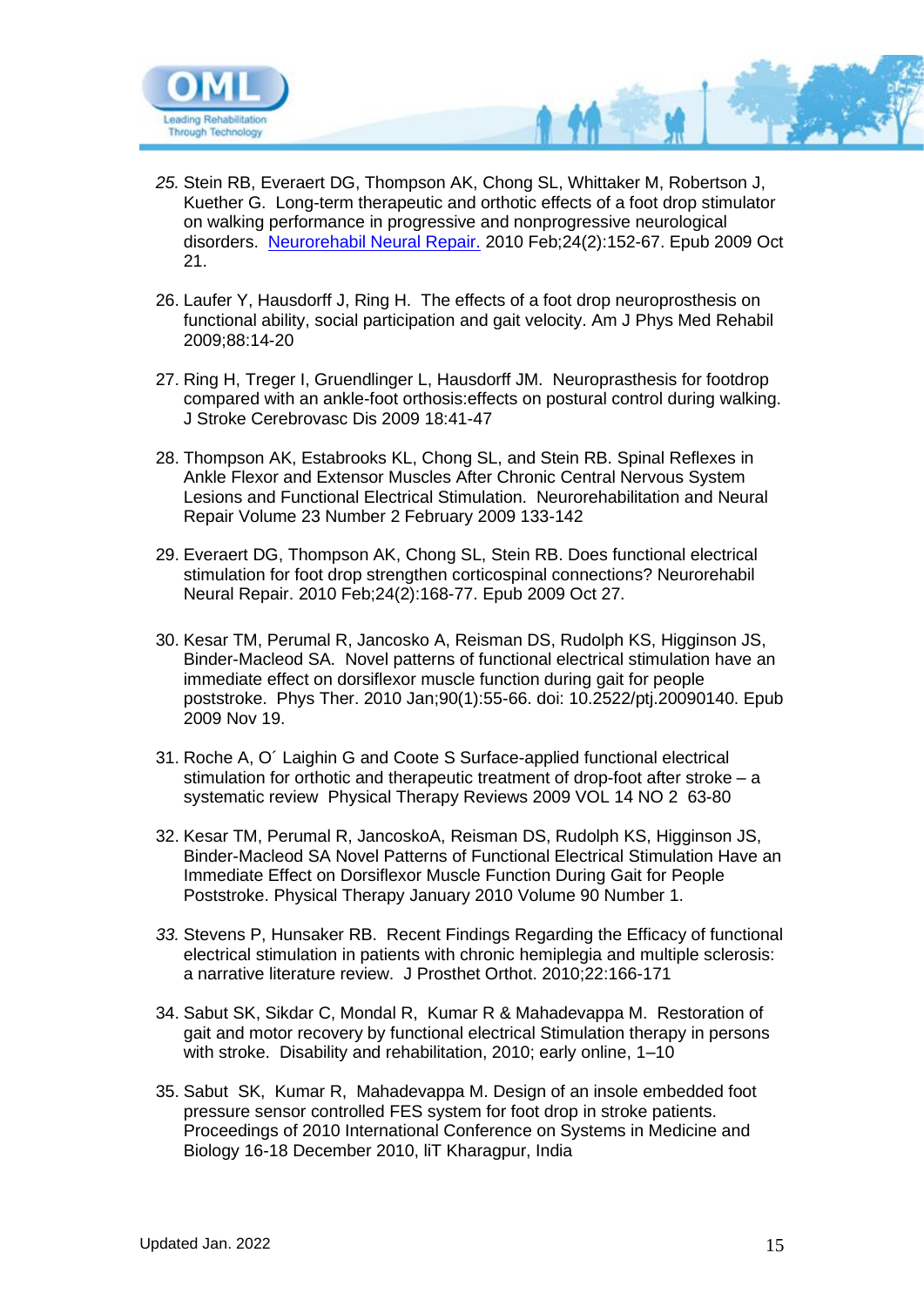

- 36. van Swigchem R, Vloothuis J, den Boer J. Is transcutaneous peroneal stimulation beneficial to patients with chronic stroke using an ankle-foot orthosis? A within-subjects study of patients' satisfaction, walking Speed and physical activity level. J Rehabil Med 2010; 42: 117–121
- 37. S. K. Sabut, C. Sikdar, R. Kumar, and M. Mahadevappa Improvement of Gait & Muscle Strength with Functional Electrical Stimulation in Sub-acute & Chronic Stroke Patients 33rd Annual International Conference of the IEEE EMBS Boston, Massachusetts USA, August 30 - September 3, 2011
- 38. van Swigchem R, van Duijnhoven HJR, den Boer J, Geurts AC, van Swigchem R, Weerdesteyn V, van Duijnhoven HJ, den Boer J, Beems T, Geurts AC. Near-Normal Gait Pattern With Peroneal Electrical Stimulation as a Neuroprosthesis in the Chronic Phase of Stroke: A Case Report. Arch Phys Med Rehabil Vol 92, February 2011
- 39. Courtney AM, Castro-Borrero W, Davis SL, Frohman TC and Frohman EM. Functional treatments in multiple sclerosis. Current Opinion in Neurology 2011, 24:250–254
- 40. van Swigchem R, Hanneke J.R, van Duijnhoven HJR, den Boer J, Geurts AC, Weerdesteyn V. Effect of Peroneal Electrical Stimulation Versus an Ankle-Foot Orthosis on Obstacle Avoidance Ability in People With Stroke-Related Foot Drop. PHYS THER. 2012; 92:398-406
- 41. Schuhfried O, Crevenna R, Fialka-Moser V, Paternostro-Sluga T.ON-INVASIVE NEUROMUSCULAR ELECTRICAL STIMULATION IN PATIENTS WITH CENTRAL NERVOUS SYSTEM LESIONS: AN EDUCATIONAL REVIEW. J REHABIL MED 2012; 44: 99–105
- 42. Pereira S, Mehta S, McIntyre A, Lobo L, Teasell RW. Functional electrical stimulation for improving gait in persons with chronic stroke. Top Stroke Rehabil. 2012 Nov-Dec;19(6):491-8. doi: 10.1310/tsr1906-491.
- 43. Kim JH, Chung Y, Kim Y, Hwang S. Functional electrical stimulation applied to gluteus medius and tibialis anterior corresponding gait cycle for stroke. Gait Posture. 2012 May;36(1):65-7. doi: 10.1016/j.gaitpost.2012.01.006. Epub 2012 Mar 4.
- 44. Prosser LA, Curatalo LA, Alter KE, Damiano DI. Acceptability and potential effectiveness of a foot drop stimulator in children and adolescents with cerebral palsy Article first published online: 27 AUG 2012 DOI: 10.1111/j.1469- 8749.2012.04401.x
- 45. Heller BW, Alison J. Clark AJ, Good TR, Healey TJ, Naird S, Pratt EJ,Reevesc ML, van der Meulenc JM, Barker AB. Automated setup of functional electrical stimulation for drop foot using a novel 64 channel prototype stimulator and electrode array: Results from a gait-lab based study. Med Eng Phys (2012), <http://dx.doi.org/10.1016/j.medengphy.2012.03.012>
- 46. Springer S, Vatine JJ, Lipson R Wolf A, and Laufer Y Effects of Dual-Channel Functional Electrical Stimulation on Gait Performance in Patients with HemiparesisThe ScientificWorld Journal Volume 2012, Article ID 530906, 8 pages doi:10.1100/2012/530906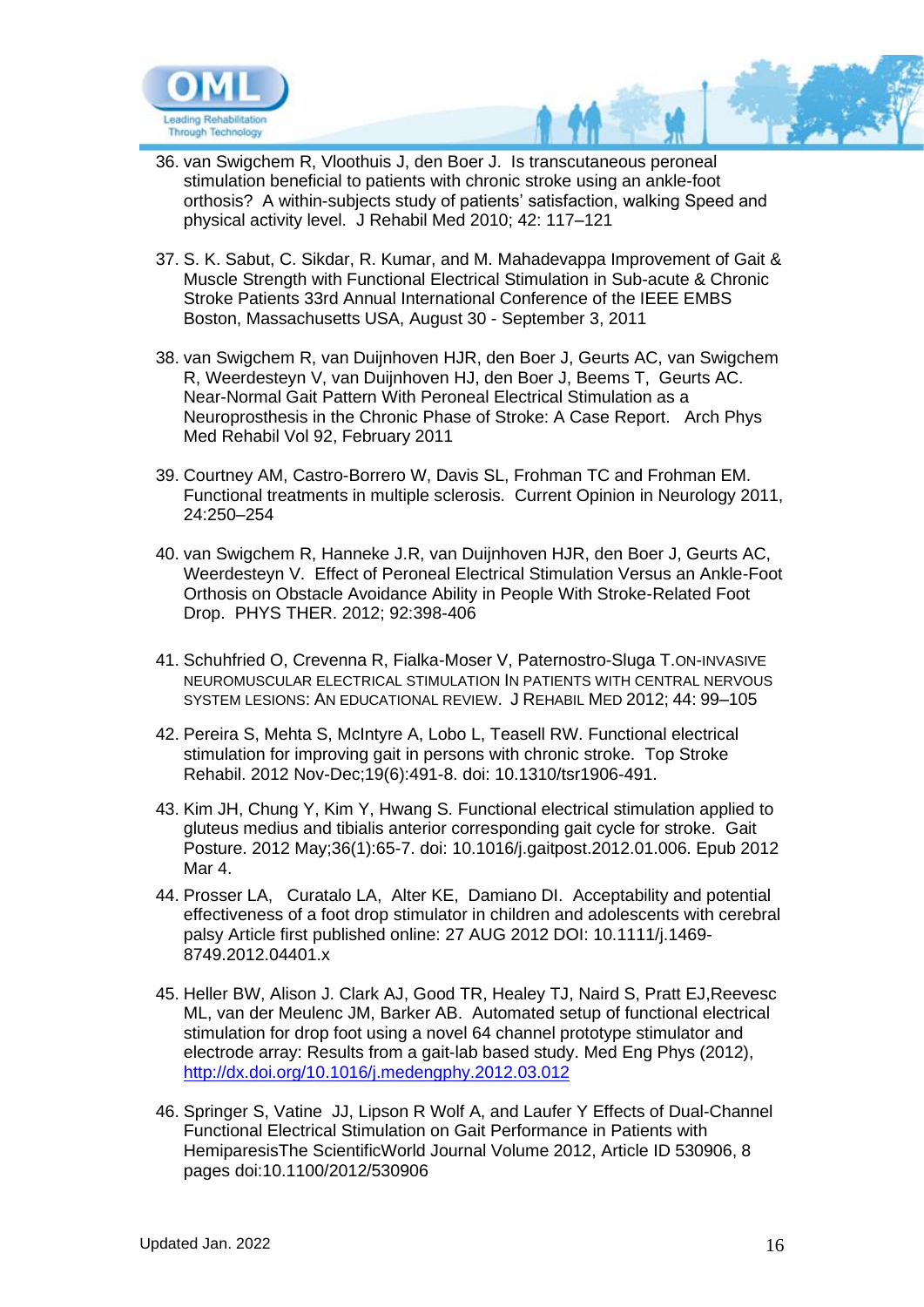

- 47. Meilahn JR Tolerability and Effectiveness of a Neuroprosthesis for the Treatment of Footdrop in Pediatric Patients With Hemiparetic Cerebral Palsy 2013 American Academy of Physical Medicine and Rehabilitation1934- 1482/13/ http://dx.doi.org/10.1016/j.pmrj.2012.11.005
- 48. Kluding PM, Dunning K, O'Dell MW, Wu SS, Ginosian J, Feld J, McBride K. Foot Drop Stimulation Versus Ankle Foot Orthosis After Stroke: 30-Week Outcomes. Stroke. 2013 May 2. [Epub ahead of print]
- 49. Graham J The management and treatment of foot drop in stroke. British Journal of Neuroscience Nursing March 2013 Vol 9 No 1
- 50. Everaert DG, Stein RB, Abrams GM, Dromerick AW, Francisco GE, Hafner BJ, Huskey TN, Munin MC, Nolan KJ,Kufta CV. Effect of a foot-drop stimulator and ankle-foot orthosis on walking performance after stroke: a multicenter randomized controlled trial. Neurorehabil Neural Repair. 2013 Sep;27(7):579- 91. doi: 10.1177/1545968313481278. Epub 2013 Apr 4.
	- 51. S. Khurana, T. Ference, A. Beranger. Comparison of functional electric stimulation neuroprosthesis and ankle foot orthosis in persons with multiple sclerosis. 26th ECTRIMS congress &15th RIMS meeting 2013
	- 52. Wening J, Ford J, Jouett D. Orthotic and FES for maintenance of walking in patients with MS. Disease-a-Month 59 (2013) 284-2894
	- 53. Flisher L, Norman S, Wilkinson H, Seary C, Stevenson V. The sustained benefit of lower limb functional electrical stimulation in people with multiple sclerosis. Multiple Sclerosis Journal 2014;20:(7) 1004
	- 54. Bethoux F, Rogers HL, Nolan KJ, Abrams GM, Annaswamy TM, Brandstater M, Browne B, Burnfield JM, Feng W, Freed MJ, Geis C, Greenberg J, Gudesblatt M,Ikramuddin F, Jayaraman A, Kautz SA, Lutsep HL, Madhavan S, Meilahn J, Pease WS, Rao N, Seetharama S, Sethi P, Turk MA, Wallis RA, Kufta C. The Effects of Peroneal Nerve Functional Electrical Stimulation Versus Ankle-Foot Orthosis in Patients With Chronic Stroke: A Randomized Controlled Trial. Neurorehabil Neural Repair. 2014 Feb 13. [Epub ahead of print]
	- 55. O'Dell MW, Dunning K, Kluding P, Wu SS, Feld J, Ginosian J, McBride K. Response and Prediction of Improvement in Gait Speed From Functional Electrical Stimulation in Persons With Post stroke Drop Foot, DPTPM R 2014;6:587-601<http://dx.doi.org/10.1016/j.pmrj.2014.01.001>
	- 56. Downing A, Van Ryn D, Fecko A, Aiken C, McGowan S, Sawers S, McInerny T, Moore K, Passariello L, Rogers H. Effect of a 2-Week Trial of Functional Electrical Stimulation on Gait Function and Quality of Life in People with Multiple Sclerosis. Int J MS Care. 2014;16:146–152.
	- 57. Bosch PR, Harris JE, Wing K. Review of Therapeutic Electrical Stimulation for Dorsiflexion Assist and Orthotic Substitution From the American Congress of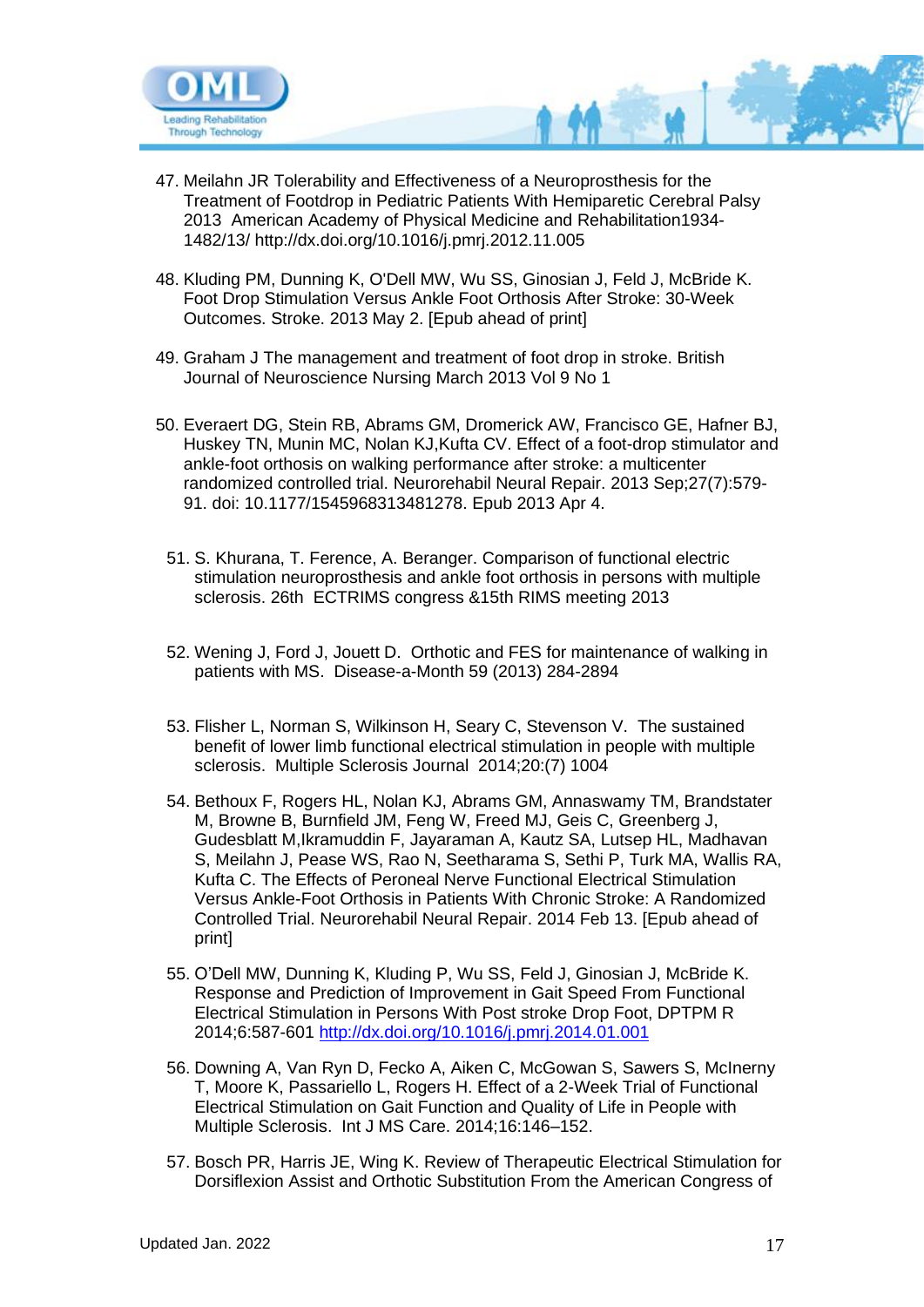

Rehabilitation Medicine Stroke Movement Interventions Subcommittee Archives of Physical Medicine and Rehabilitation 2014;95:390-6

- 58. Shendkar CV, Lenka PK, Biswas A, Kumar R, Mahadevappa M. Therapeutic effects of functional electrical stimulation on gait, motor recovery, and motor cortex in stroke survivors. Hong Kong Physiotherapy Journal (2014) xx, 1e11
- 59. Howlett OA, Lannin NA, Ada L, McKinstry C, Functional Electrical Stimulation improves activity after stroke: a systematic review with meta-analysis. Archives of Physical Medicine and Rehabilitation 2015;96:934-43
- 60. Dapul GP, Bethoux F. Functional Electrical Stimulation for Foot Drop in Multiple Sclerosis. US Neurology, 2015;11(1):10–8 DOI: 10.17925/USN.2015.11.01.10
- 61. Bethoux F, Rogers HL, Nolan KJ, Abrams GM, Annaswamy T, Brandstater M, Browne B, Burnfield JM, Feng W, Freed MJ, Geis C, Greenberg J, Gudesblatt M, Ikramuddin F, Jayaraman A, Kautz SA, Lutsep HL, Madhavan S, Meilahn J, Pease WS, Rao N, Seetharama S, Sethi P, Turk MA, Wallis RA, Kufta. Long-Term Follow-up to a Randomized Controlled Trial Comparing Peroneal Nerve Functional Electrical Stimulation to an Ankle Foot Orthosis for Patients With Chronic Stroke. Neurorehabil Neural Repair. 2015 Feb 4. pii: 1545968315570325. [Epub ahead of print]
- 62. Nolana KJ, Yarossia M, Mclaughlind P. Changes in center of pressure displacement with the use of a foot drop stimulator in individuals with stroke. Clinical Biomechanics Volume 30, Issue 7, August 2015, Pages 755–761
- 63. Dunning K, O\_Dell MW, Kluding P, McBride K: Peroneal stimulation for foot drop after stroke: a systematic review. Am J Phys Med Rehabil 2015;00:00Y00.
- 64. Shiotani M, Watanabe T. A basic study on quantitative evaluation of 3 dimensional foot contact with an inertial sensor for FES foot drop correction. Conf Proc IEEE Eng Med Biol Soc. 2015;2015:6684-7. doi: 10.1109/EMBC.2015.7319926.
- 65. Prenton S, Hollands KL, Kenney LP. Functional electrical stimulation versus ankle foot orthoses for foot-drop: A meta-analysis of orthotic effects. J Rehabil Med. 2016 Oct 5;48(8):646-656. doi: 10.2340/16501977-2136.
- 66. Khurana SR1, Beranger AG, Felix ER. Perceived Exertion Is Lower When Using a Functional Electrical Stimulation Neuroprosthesis Compared With an Ankle-Foot Orthosis in Persons With Multiple Sclerosis: A Preliminary Study. Am J Phys Med Rehabil. 2017 Mar;96(3):133-139. doi: 10.1097/PHM.0000000000000626.
- 67. Seel T, Werner C, Schauer T. The adaptive drop foot stimulator Multivariable learning control of foot pitch and roll motion in paretic gait. Med Eng Phys. 2016 Nov;38(11):1205-1213. doi: 10.1016/j.medengphy.2016.06.009. Epub 2016 Jul 7.
- 68. Kenney LP, Heller BW, Barker AT, Reeves ML, Healey J, Good TR, Cooper G, Sha N, Prenton S, Liu A, Howard D. A review of the design and clinical evaluation of the ShefStim array-based functional electrical stimulation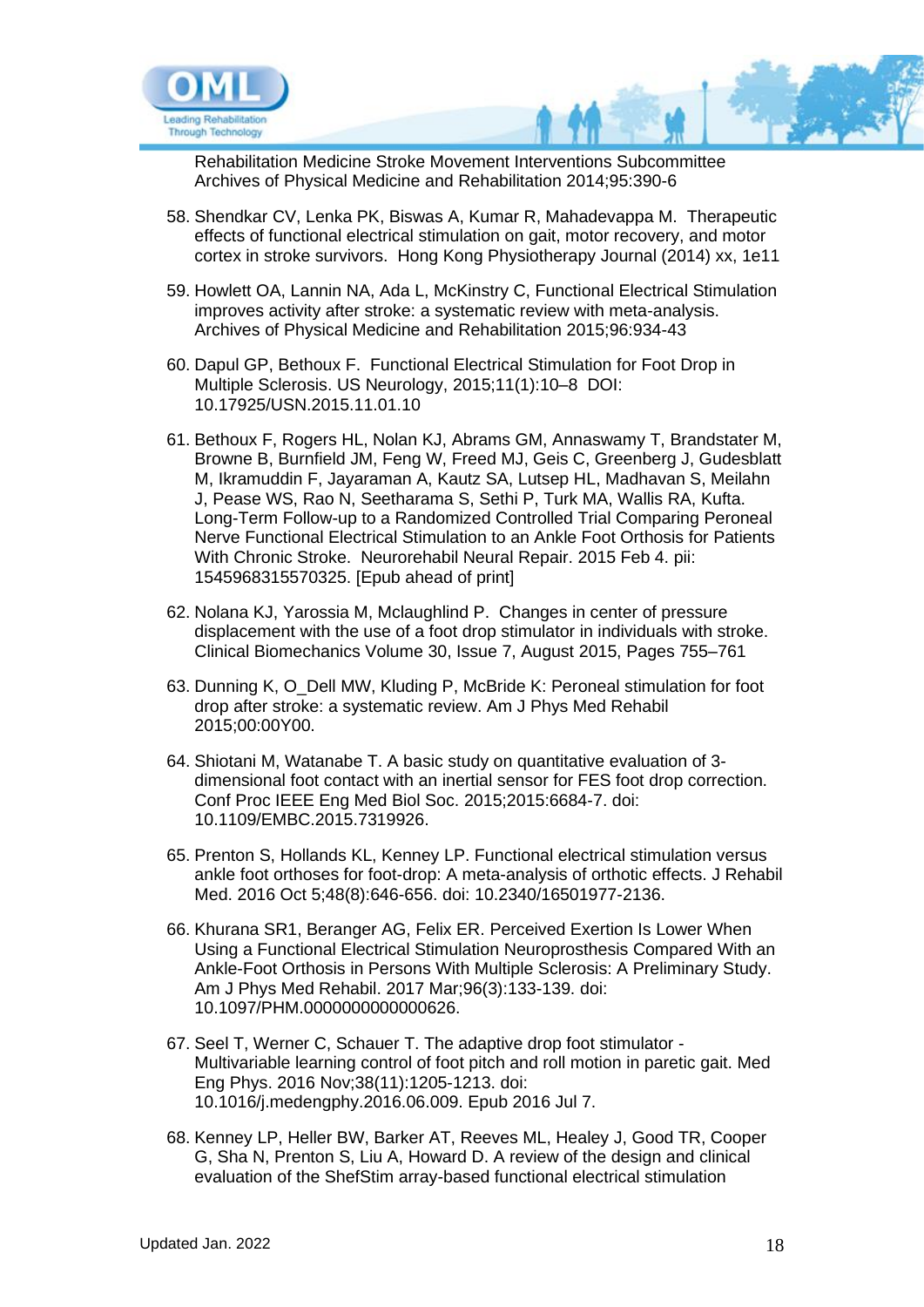

system. Med Eng Phys. 2016 Nov;38(11):1159-1165. doi: 10.1016/j.medengphy.2016.08.005. Epub 2016 Sep 14.

- 69. Laursen CB, Nielsen JF, Andersen OK, Spaich EG. Feasibility of Using Lokomat Combined with Functional Electrical Stimulation for the Rehabilitation of Foot Drop. Eur J Transl Myol. 2016 Aug 5;26(3):6221. eCollection 2016 Jun 13.
- 70. Miller L, McFadyen A, Lord AC, Hunter R, Paul L, Rafferty D, Bowers R, Mattison P. Functional Electrical Stimulation for Foot Drop in Multiple Sclerosis: A Systematic Review and Meta-Analysis of the Effect on Gait Speed. Arch Phys Med Rehabil. 2017 Jul;98(7):1435-1452. doi: 10.1016/j.apmr.2016.12.007. Epub 2017 Jan 11.
- 71. Springer S, Khamis S Effects of functional electrical stimulation on gait in people with multiple sclerosis - A systematic review. Mult Scler Relat Disord. 2017 Apr;13:4-12. doi: 10.1016/j.msard.2017.01.010. Epub 2017 Jan 18.
- 72. Sardaru DP, Matei D, Zaharia-Kezdi D, Pendefunda L. Effects of biofeedback versus switch-triggered functional electrical stimulation on sciatica-related foot drop. J Back Musculoskelet Rehabil. 2018;31(2):239-245. doi: 10.3233/BMR-169578.
- 73. Sharif F, Ghulam S, Malik AN, Saeed Q. Effectiveness of Functional Electrical Stimulation (FES) versus Conventional Electrical Stimulation in Gait Rehabilitation of Patients with Stroke. J Coll Physicians Surg Pak. 2017 Nov;27(11):703-706. doi: 2747.
- 74. Dujović SD, Malešević J, Malešević N, Vidaković AS, Bijelić G, Keller T, Konstantinović L. Novel multi-pad functional electrical stimulation in stroke patients: A single-blind randomized study. NeuroRehabilitation. 2017;41(4):791-800. doi: 10.3233/NRE-172153.
- 75. Andreopoulou G, Mercer TH, van der Linden ML. Walking measures to evaluate assistive technology for foot drop in multiple sclerosis: A systematic review of psychometric properties. Gait Posture. 2018 Mar;61:55-66. doi: 10.1016/j.gaitpost.2017.12.021. Epub 2017 Dec 25
- 76. Sota K1, Uchiyama Y, Ochi M, Matsumoto S, Hachisuka K, Domen K. Examination of Factors Related to the Effect of Improving Gait Speed With Functional Electrical Stimulation Intervention for Stroke Patients. PM R. 2018 Aug;10(8):798-805. doi: 10.1016/j.pmrj.2018.02.012. Epub 2018 Mar 6.
- 77. Berenpas F, Schiemanck S, Beelen A, Nollet F, Weerdesteyn V, Geurts A. Kinematic and kinetic benefits of implantable peroneal nerve stimulation in people with post-stroke drop foot using an ankle-foot orthosis. Restor Neurol Neurosci. 2018;36(4):547-558. doi: 10.3233/RNN-180822.
- 78. Prenton S, Hollands KL, Kenney LPJ, Onmanee P. Functional electrical stimulation and ankle foot orthoses provide equivalent therapeutic effects on foot drop: A meta-analysis providing direction for future research. J Rehabil Med. 2018 Feb 13;50(2):129-139. doi: 10.2340/16501977-2289. Review.
- 79. Karniel N, Raveh E, Schwartz I, Portnoy S. Functional electrical stimulation compared with ankle-foot orthosis in subacute post stroke patients with foot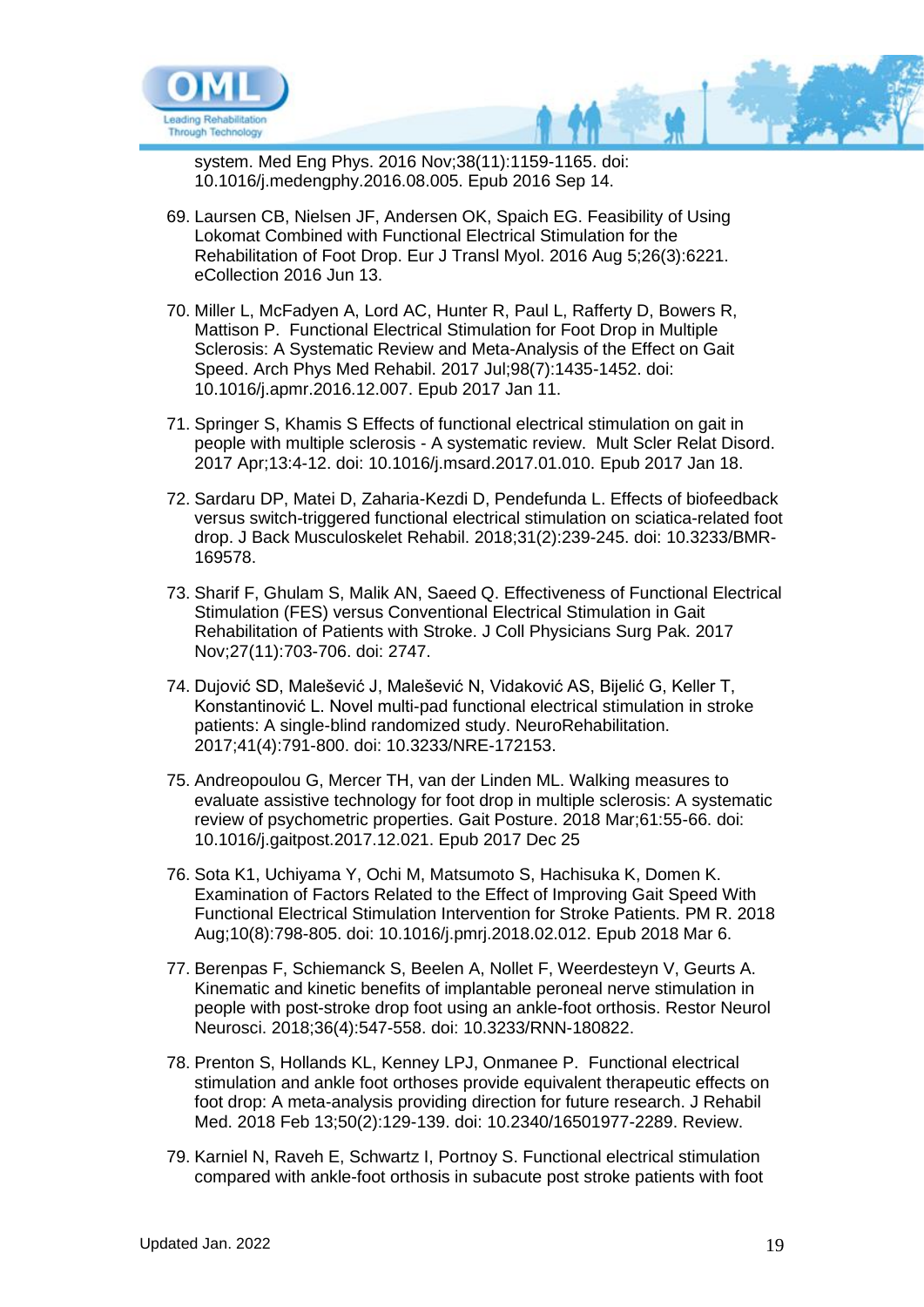

drop: A pilot study.Assist Technol. 2019 Apr 4:1-8. doi: 10.1080/10400435.2019.1579269. [Epub ahead of print.

- 80. Miller Renfrew L, Lord AC, Warren J, Hunter R.Evaluating the Effect of Functional Electrical Stimulation Used for Foot Drop on Aspects of Health-Related Quality of Life in People with Multiple Sclerosis: A Systematic Review. Int J MS Care. 2019 Jul-Aug;21(4):173-182. doi: 10.7224/1537- 2073.2018-015.
- 81. Davies-Smith A, Prokopiusova T , Jones R, Burge T and Rasov K. Functional electrical stimulation for foot drop in people with multiple sclerosis: The relevance and importance of addressing quality of movement. 2020 Multiple Sclerosis Journal 1–8 DOI: 10.1177/1352458520923958
- 82. Guryanova E.A., Kiryanova V.V. The Effectiveness of Functional Stimulation in Multiple Sclerosis (Literature Review). Bulletin of Rehabilitation Medicine. 2020; 5 (99): 107-119. [https://doi.org/10.38025/2078-1962-2020-99-5-107-](https://doi.org/10.38025/2078-1962-2020-99-5-107-119) [119](https://doi.org/10.38025/2078-1962-2020-99-5-107-119)
- 83. Jaqueline da Cunha M, Rech KD, Salazar AP, Pagnussat AS. Functional electrical stimulation of the peroneal nerve improves post-stroke gait speed when combined with physio therapy. A systematic review and meta-analysis. Ann Phys Rehabil Med. 2021;64(1):101388

#### **Guidelines**

- 1. <http://www.nice.org.uk/Guidance/IPG278>Functional electrical stimulation for drop foot of central neurological origin N1733 1P ISBN 84629-846-6 Jan 09
- 2. <http://www.nice.org.uk/Guidance/IPG278>Treating drop foot using electrical stimulation N1734 1P ISBN 1-84629-847-4 Jan 09
- 3. ODFS Pace and Pace XL functional electrical stimulation devices for treating drop foot. NICE advice [MIB56] Published date: March 2016 <https://www.nice.org.uk/advice/mib56>
- 4. Evidence Note 46 The use of functional electrical stimulation (FES) in adults with dropped foot. Quality Improvement Scotland, 2012 [http://www.healthcareimprovementscotland.org/our\\_work/medicines\\_and\\_tec](http://www.healthcareimprovementscotland.org/our_work/medicines_and_technology/shtg_-_evidence_notes/evidence_note_46.aspx) hnology/shtg - evidence notes/evidence note 46.aspx
- 5. Scottish Interventional Guidance Network (SIGN 118) The Scottish Interventional Guidance Network report (2010); Management of patients with stroke: Rehabilitation, prevention and management of complications, and discharge planning. A national clinical guideline. www.sign.ac.uk ISBN 978 1 905813 63 6
- 6. Intercollegiate working party for stroke, (2012*) National clinical guidelines for*  stroke London, Royal College of Physicians 4<sup>th</sup> edition ISBN 978-1-86016-492–7 eISBN 978–1–86016–493–4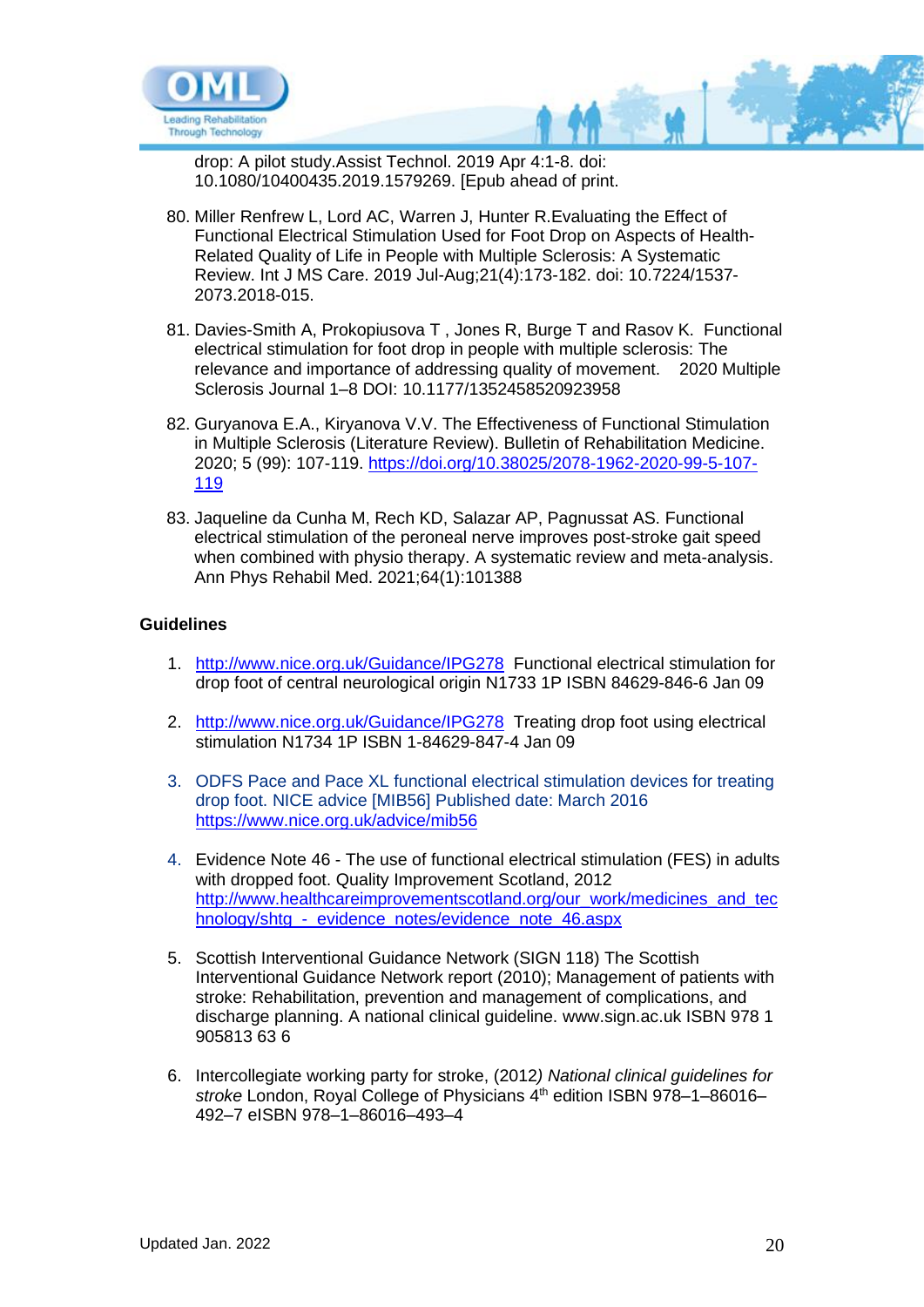

- 7. Swain ID, Taylor PN, Burridge JH, Hagan SA, Wood DE. Report to the development evaluation committee Common peroneal stimulation for the correction of drop-foot (1996) <http://www.salisburyfes.com/dec.htm>
- 8. Buyers Guide. Functional Electrical Stimulation for dropped foot of central neurological origin. CEP10010. Published by the NHS Purchasing and Supply Agency Feb 2010 [http://www.cedar.wales.nhs.uk/sitesplus/documents/1091/CEP10010%20FE](http://www.cedar.wales.nhs.uk/sitesplus/documents/1091/CEP10010%20FES%20buyers%20guide.pdf) [S%20buyers%20guide.pdf](http://www.cedar.wales.nhs.uk/sitesplus/documents/1091/CEP10010%20FES%20buyers%20guide.pdf)
- 9. Market Review. Functional Electrical Stimulation for dropped foot of central neurological origin. CEP10011. Published by the NHS Purchasing and Supply Agency Feb 2010 [http://www.cedar.wales.nhs.uk/sitesplus/documents/1091/CEP10011%20FE](http://www.cedar.wales.nhs.uk/sitesplus/documents/1091/CEP10011%20FES%20market%20review.pdf) [S%20market%20review.pdf](http://www.cedar.wales.nhs.uk/sitesplus/documents/1091/CEP10011%20FES%20market%20review.pdf)
- 10. Economic Report. Functional Electrical Stimulation for dropped foot of central neurological origin. CEP10012. Published by the NHS Purchasing and Supply Agency Feb 2010 [http://www.cedar.wales.nhs.uk/sitesplus/documents/1091/CEP10012%20FE](http://www.cedar.wales.nhs.uk/sitesplus/documents/1091/CEP10012%20FES%20econ%20report.pdf) [S%20econ%20report.pdf](http://www.cedar.wales.nhs.uk/sitesplus/documents/1091/CEP10012%20FES%20econ%20report.pdf)
- 11. Evidence Based Review of Stroke Rehabilitation (16th Edition) Teasell R, Foley N, Salter K, Richardson M, Allen L, Hussein N, Jutai J, Speechley M. Evidence Based Review of Stroke Rehabilitation (16th Edition) Teasell R, Foley N, Salter K, Richardson M, Allen L, Hussein N, Jutai J, Speechley M. Canada<http://www.ebrsr.com/>
- 12. Miller EL, Murray L, Richards L, et al. Comprehensive overview of nursing and interdisciplinary rehabilitation care of the stroke patient: a scientific statement from the American Heart Association. Stroke. 2010;41:2402-2448.
- 13. The Management of Stroke Rehabilitation Working Group. VA/DoD Clinical Practice Guideline for the Management of Stroke Rehabilitation. Version 2.0; 2010:150.4.
- 14. Multiple sclerosis: Management of multiple sclerosis in primary and secondary care. CG186 (2014) ISBN: 978 ‑ 1 ‑ 4731 ‑ 0778 ‑ 6 <http://www.nice.org.uk/guidance/cg186/>
- 15. NICE guidelines 162 "Long term rehabilitation following stroke. June 2013. ISBN: 978-1-4731-0157-9 <https://www.nice.org.uk/guidance/cg162>
- 16. Cerebral palsy in adults NICE guideline [NG119] Published date: January 2019 <https://www.nice.org.uk/guidance/ng119/chapter/Recommendations>
- 17. Chuong Ho, Lorna Adcock. Foot drop stimulators for foot drop: A review of clinical-, cost-effectiveness and guidelines. Ottawa: CADTH; 2018 Jan. (CADTH rapid response report: summary with critical appraisal). ISSN: 1922- 8147 (online) <https://www.ncbi.nlm.nih.gov/books/NBK537874/>